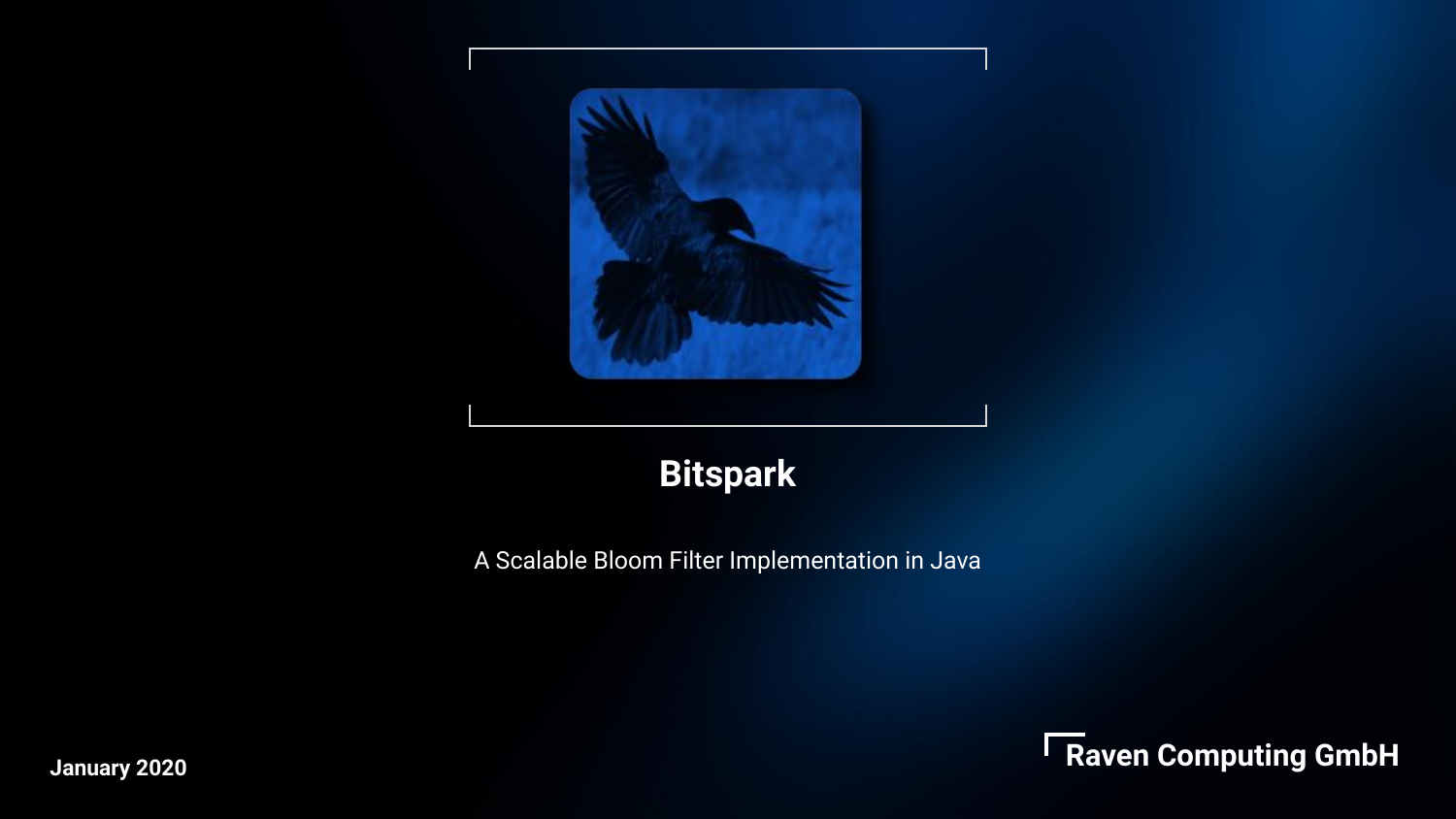## **Content**

- **1. What's a Bloom filter?**
- **2. How does it work?**
- **3. Scalable Bloom filters**
- **4. Our implementation**
- **5. Evaluation**
- **6. Conclusions**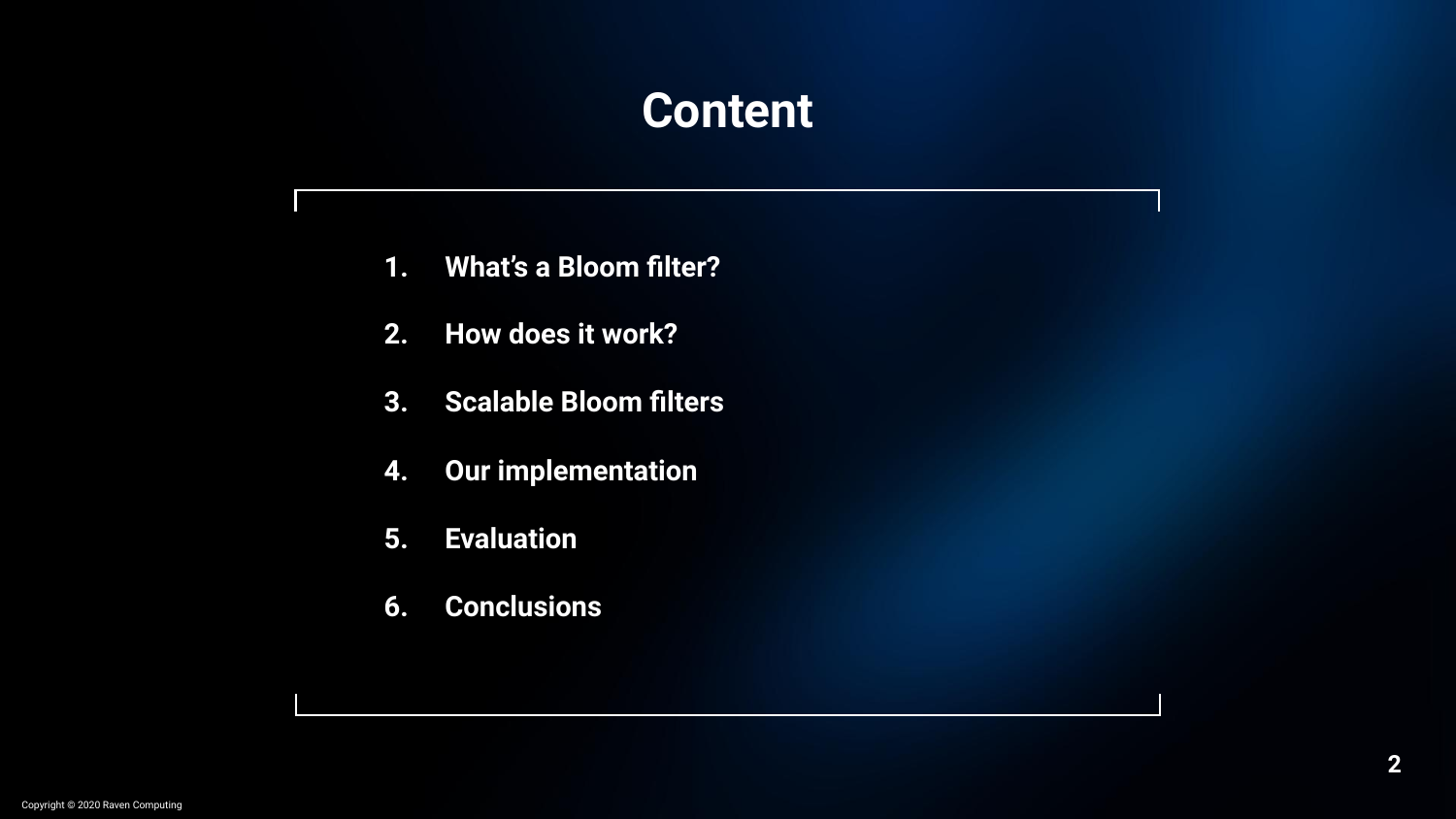#### **What's a Bloom filter?**

A set-like data structure invented by Burton H. Bloom in 1970 [1]

A set is an unordered collection of distinct elements.

In **mathematics** we would write:

 $S = \{e_1, e_2, ..., e_n\}$ 

As the most basic operation one might…

… add element **e** into a set **S**

**S** ∪ { **e** }

… query whether a given Element **e** is part of a set **S**

**e** ∈ **S ?**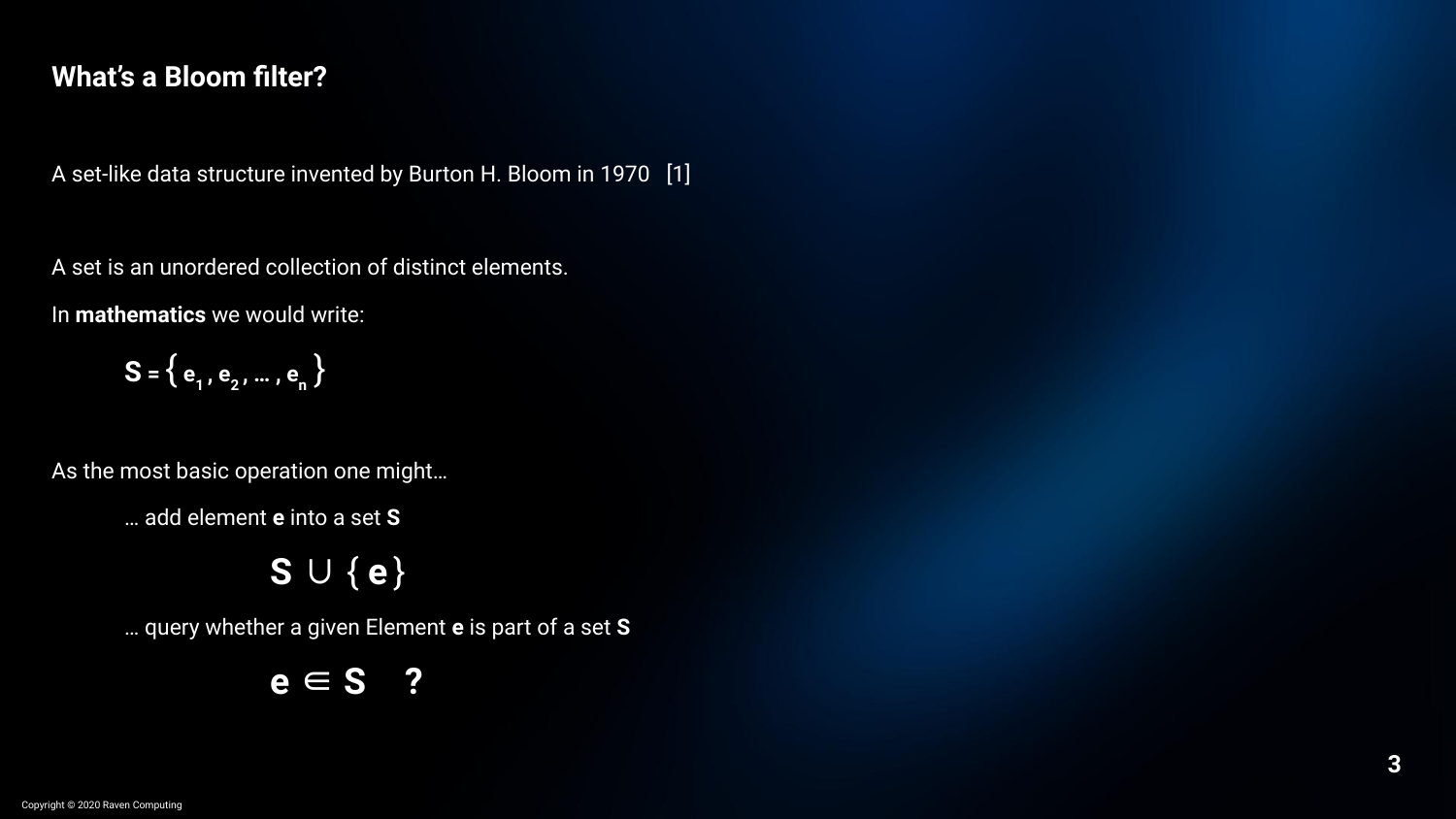#### **What's a Bloom filter?**

A set-like data structure invented by Burton H. Bloom in 1970 [1]

A set is an unordered collection of distinct elements.

In **mathematics** we would write:

 $S = \{e_1, e_2, ..., e_n\}$ 

As the most basic operation one might…

… add element **e** into a set **S**

**S** ∪ { **e** }

… query whether a given Element **e** is part of a set **S**

**e** ∈ **S ?**

In **Java** we would write (for a hashset of strings):

Set<String> s = new HashSet<>();

As the most basic operation one might…

… add element **e** into a set **S**

s.add(e);

… query whether a given Element **e** is part of a set **S**

s.contains(e); **?**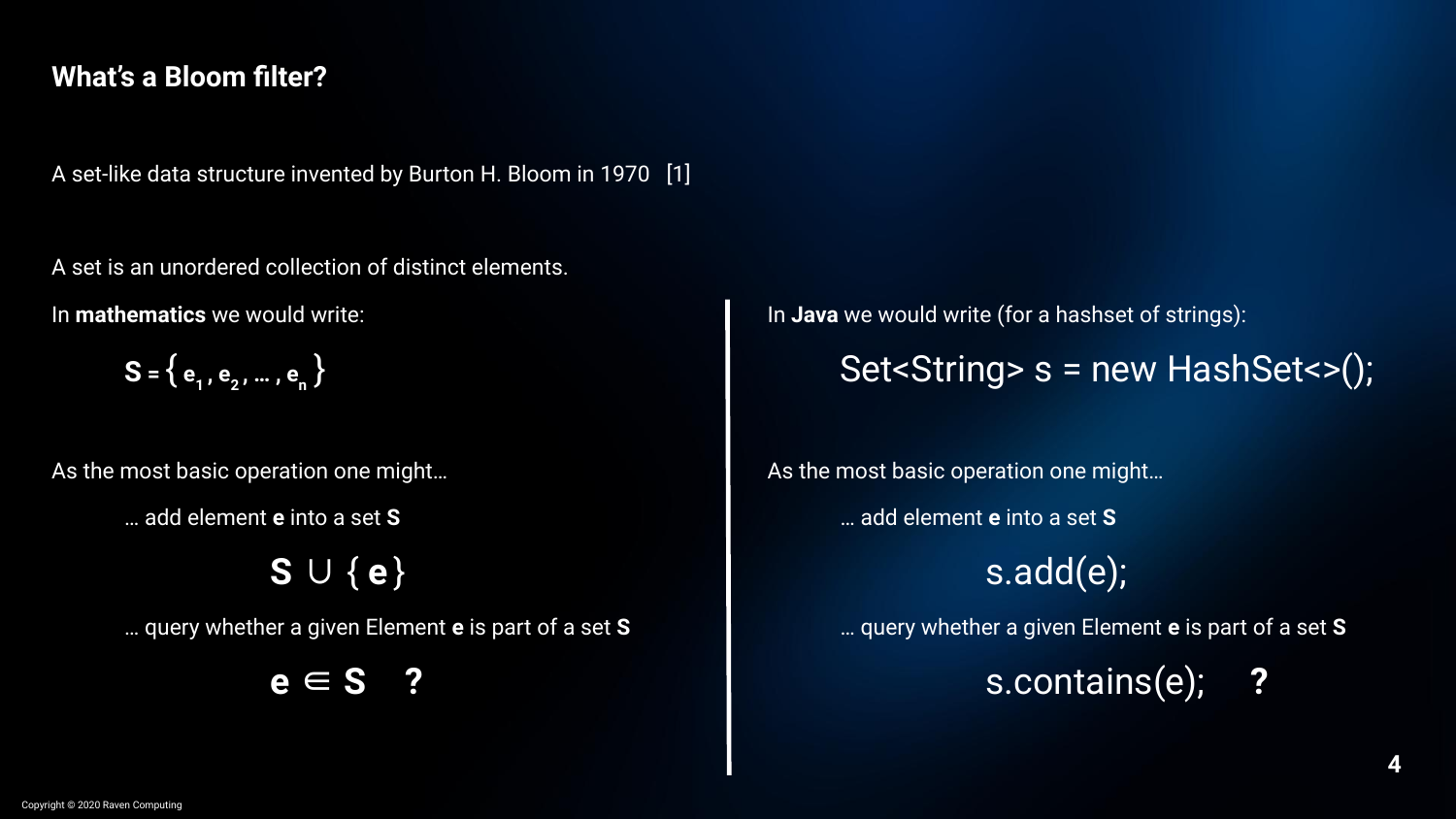#### **What's a Bloom filter?**

In programming there is a problem when a set grows too large:

- Every distinct object added to the set must be kept in memory
- That's not practically feasible for a set with millions of elements

The concept of Bloom filters:

**Trade memory for accuracy**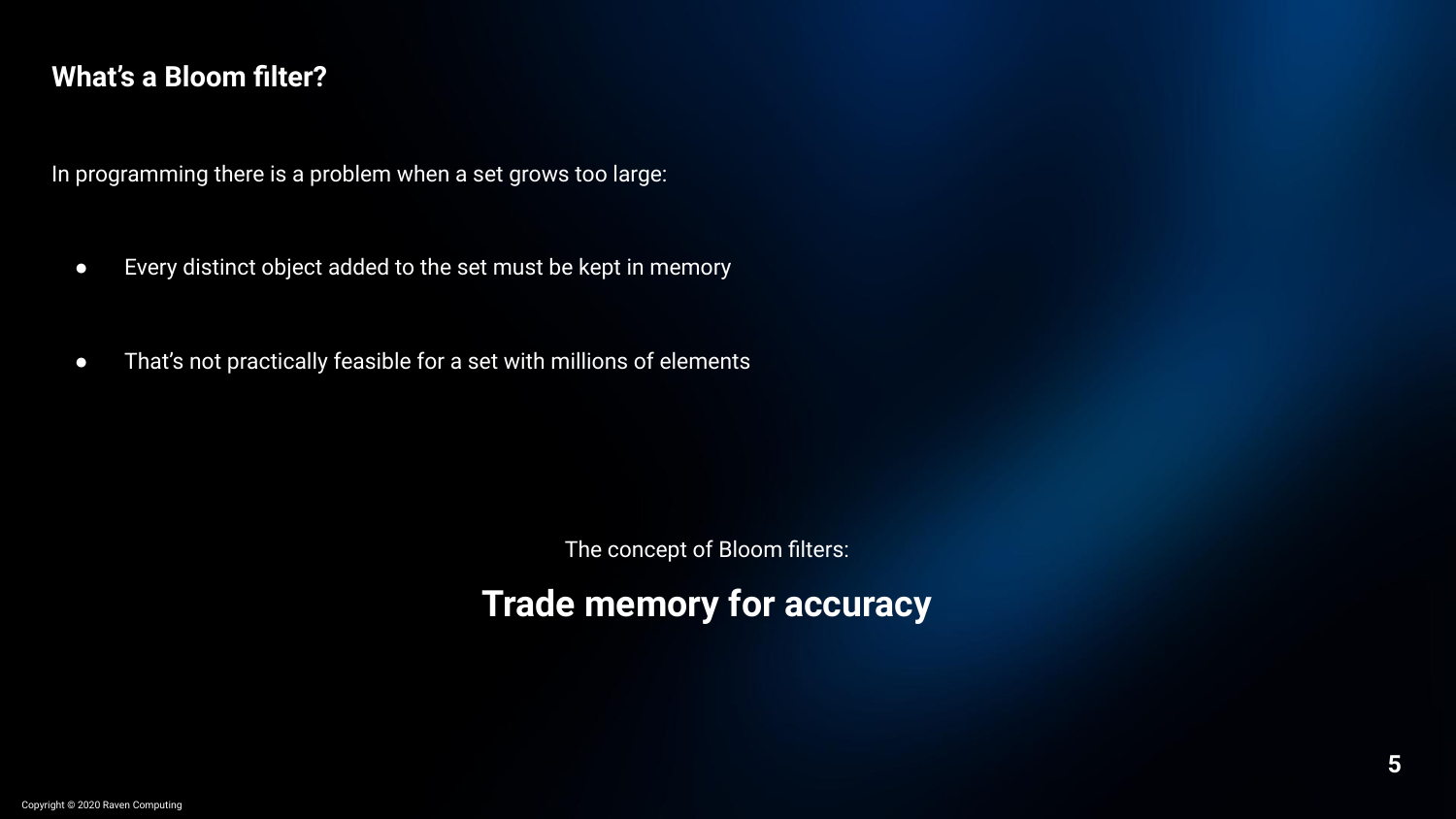#### **How does it work?**

A Bloom filter consists of a bit vector of size **n**

Initially all bits are set to zero

In order to insert an element **e** into the filter:

Use different hash functions to generate **k** hashes of **e** Every hash **h<sub>o</sub>, ... , h<sub>k-1</sub> represents an index of the bit vector <code>(h<sub>i</sub>mod n)</code>** All bits at the computed indices are set to **1**

In order to query whether an element **e** has been added to the filter:

Compute **k** hashes of **e** and their respective index (just as when inserting)

Check whether all bits at the given indices are set to **1**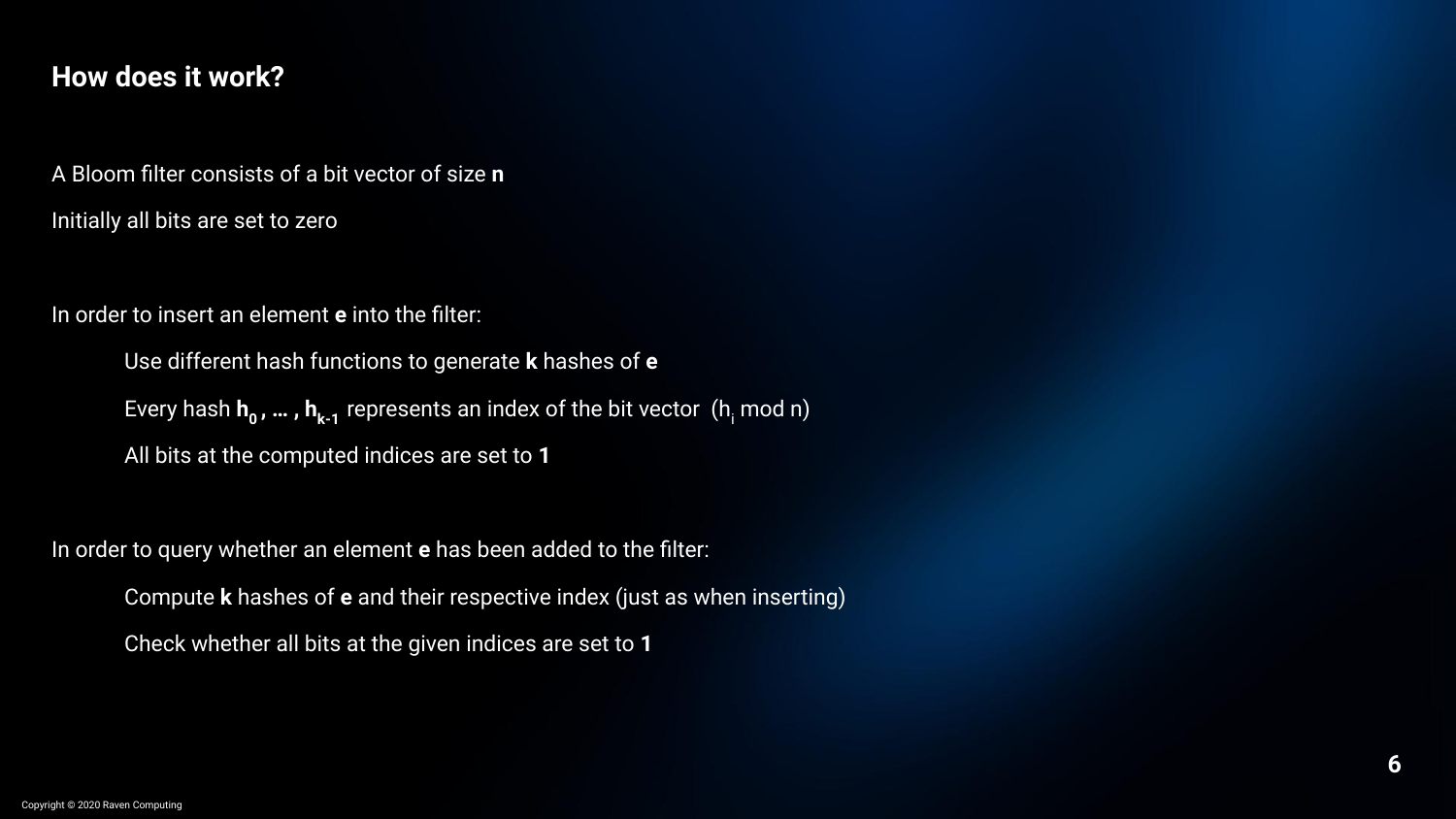| Let's say we have a Bloom filter with a bit vector of 15 bits. We use 3 hash functions in this example | $n = 15$ |
|--------------------------------------------------------------------------------------------------------|----------|
|                                                                                                        | $k = 3'$ |

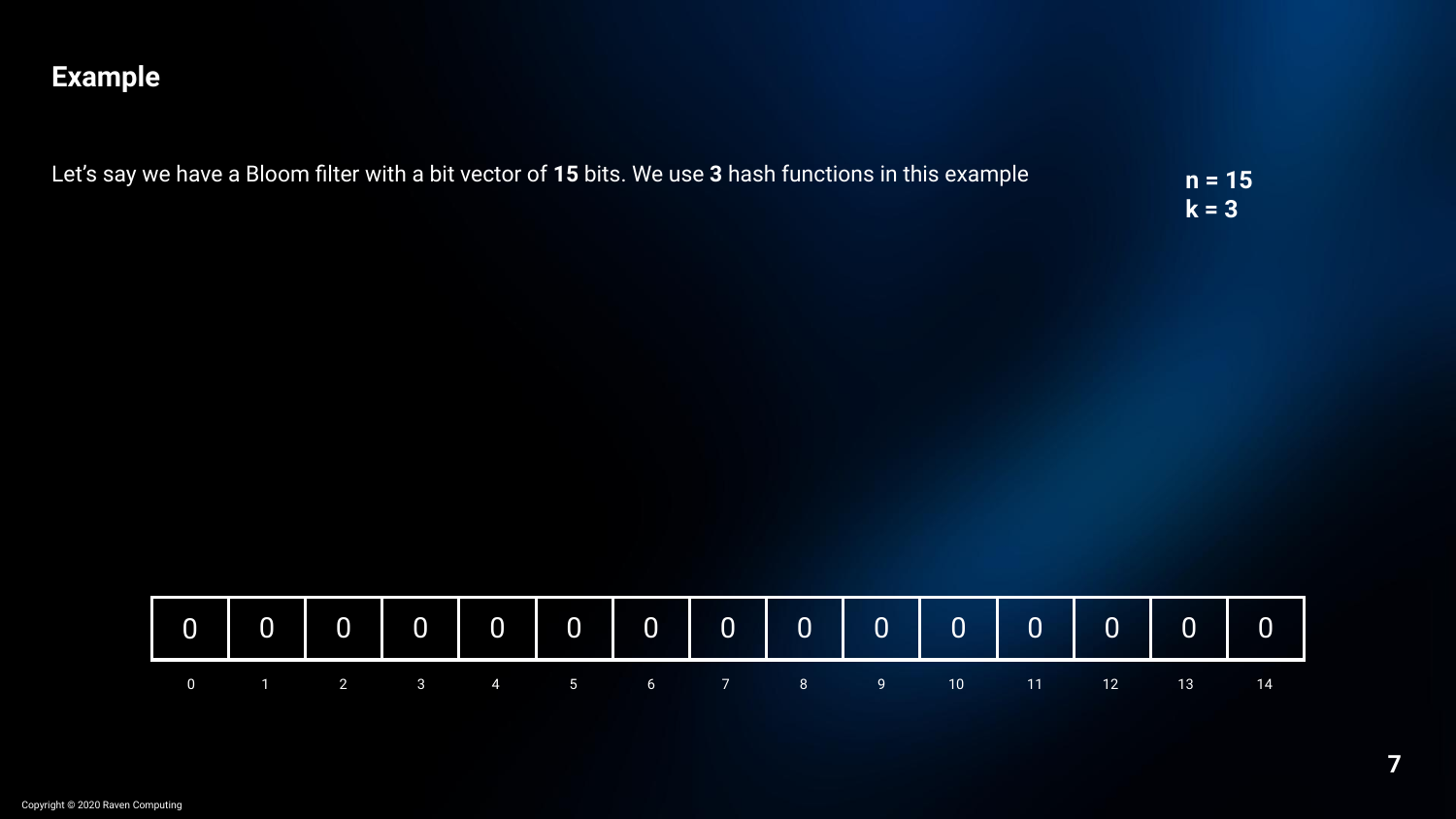Let's add an element **e<sub>o</sub> to the filter:** 

**n = 15 k = 3**

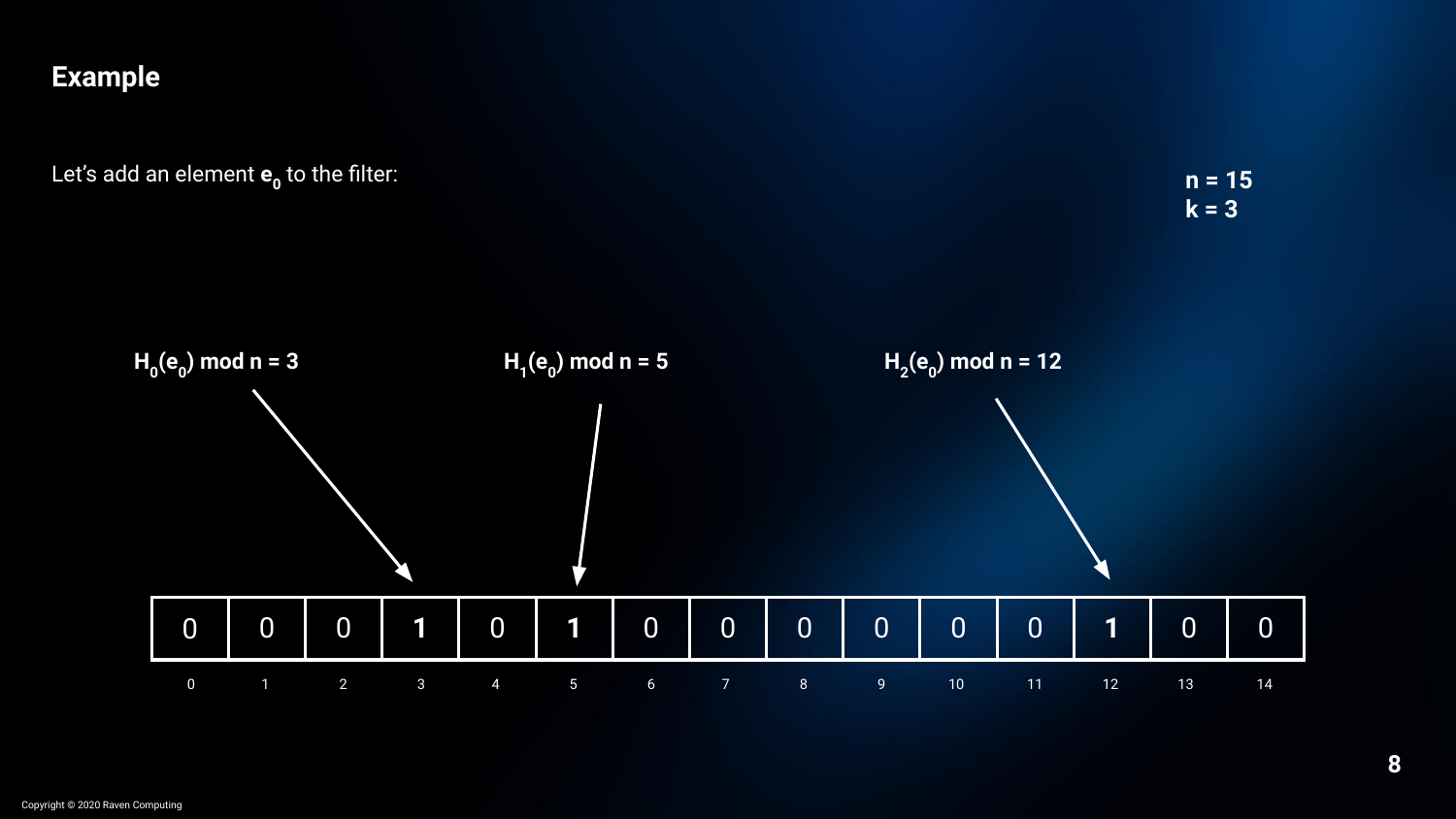Let's add another element **e<sub>1</sub>** to the filter:

**n = 15 k = 3**

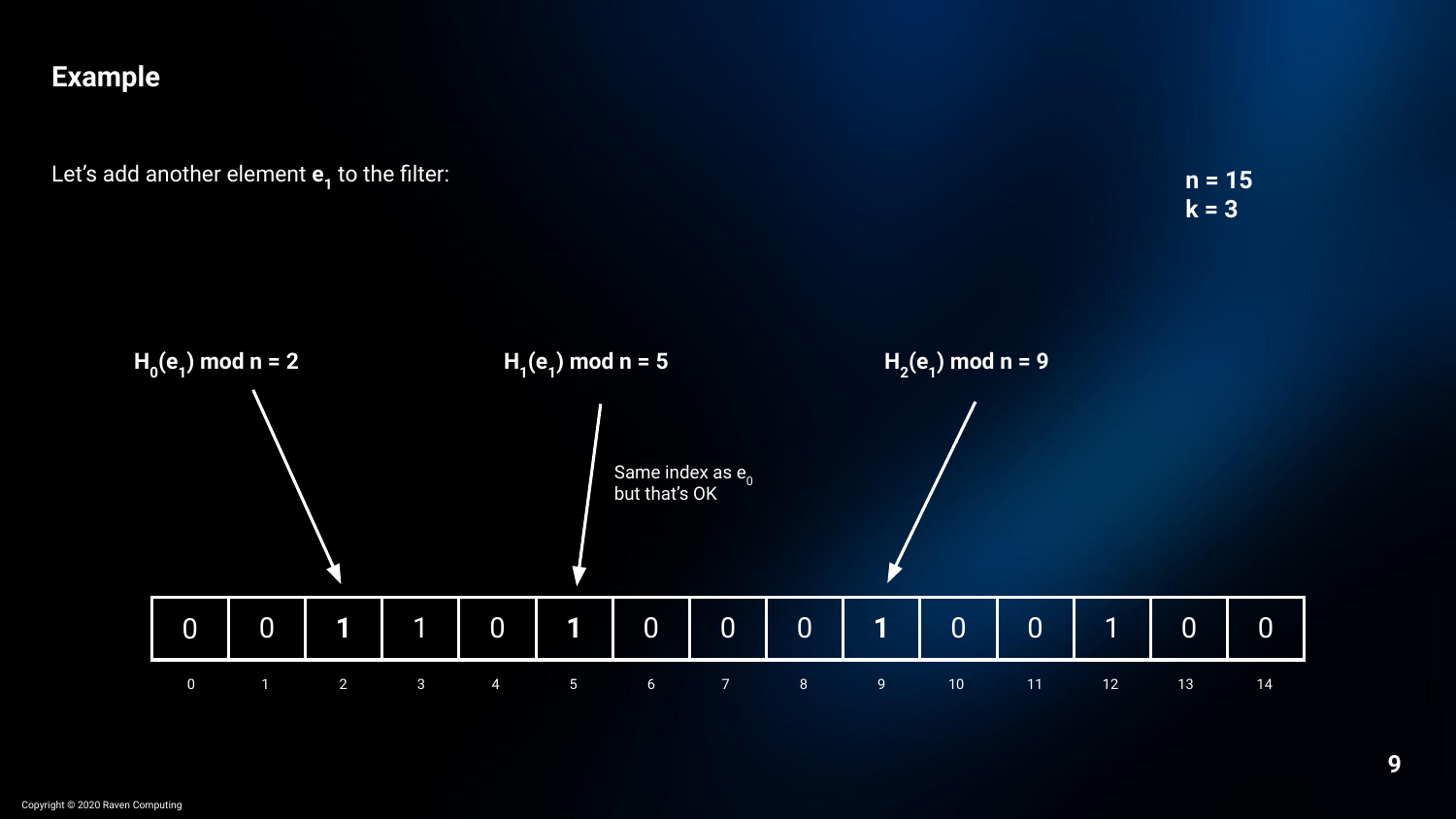

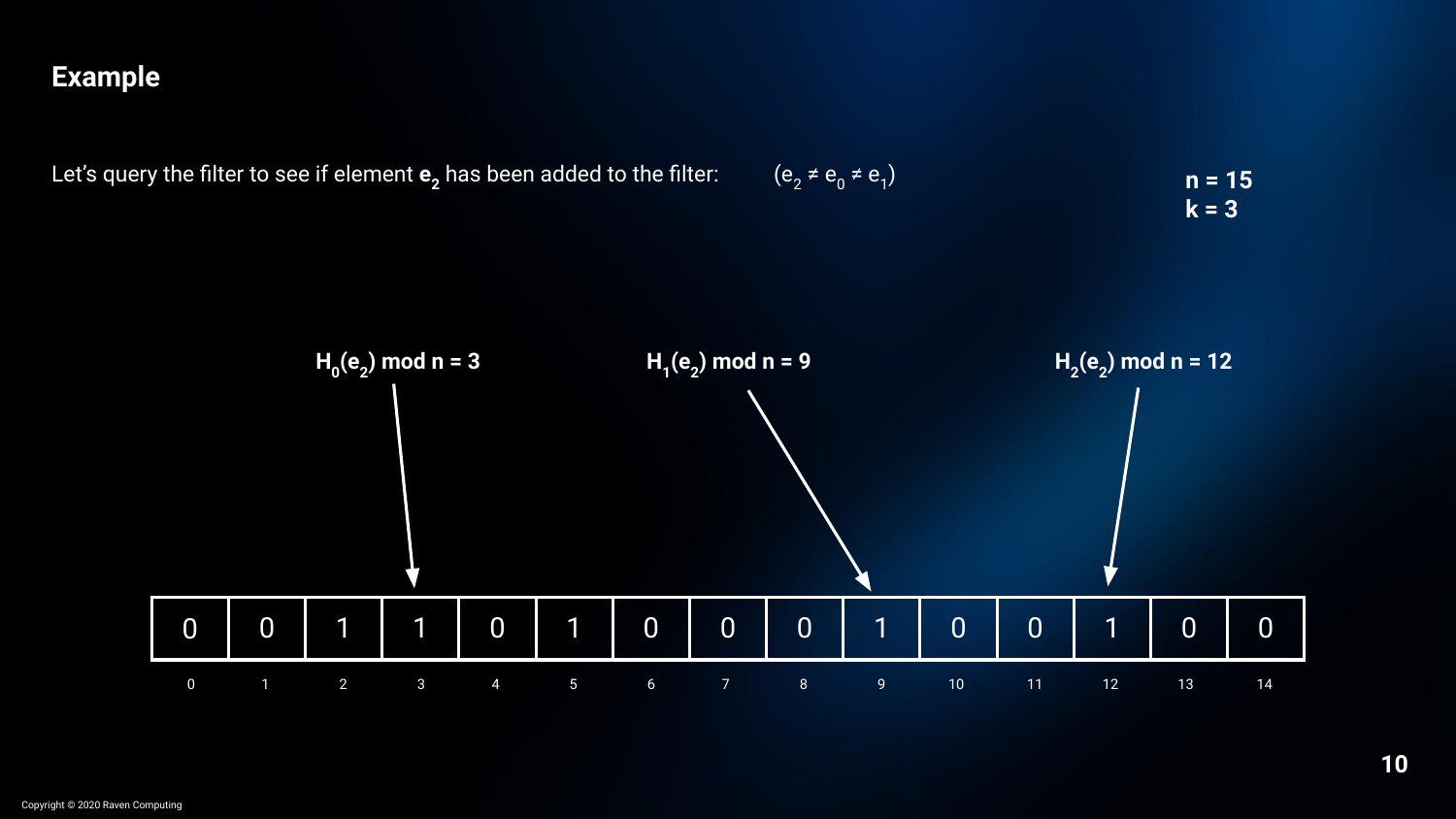The filter affirms the existence of element  ${\tt e}_{\rm z}$  even though it was never added:

- This is called a **false positive**
- It happens when all hashes map to indices of bits which were previously set by insertions of **other** elements

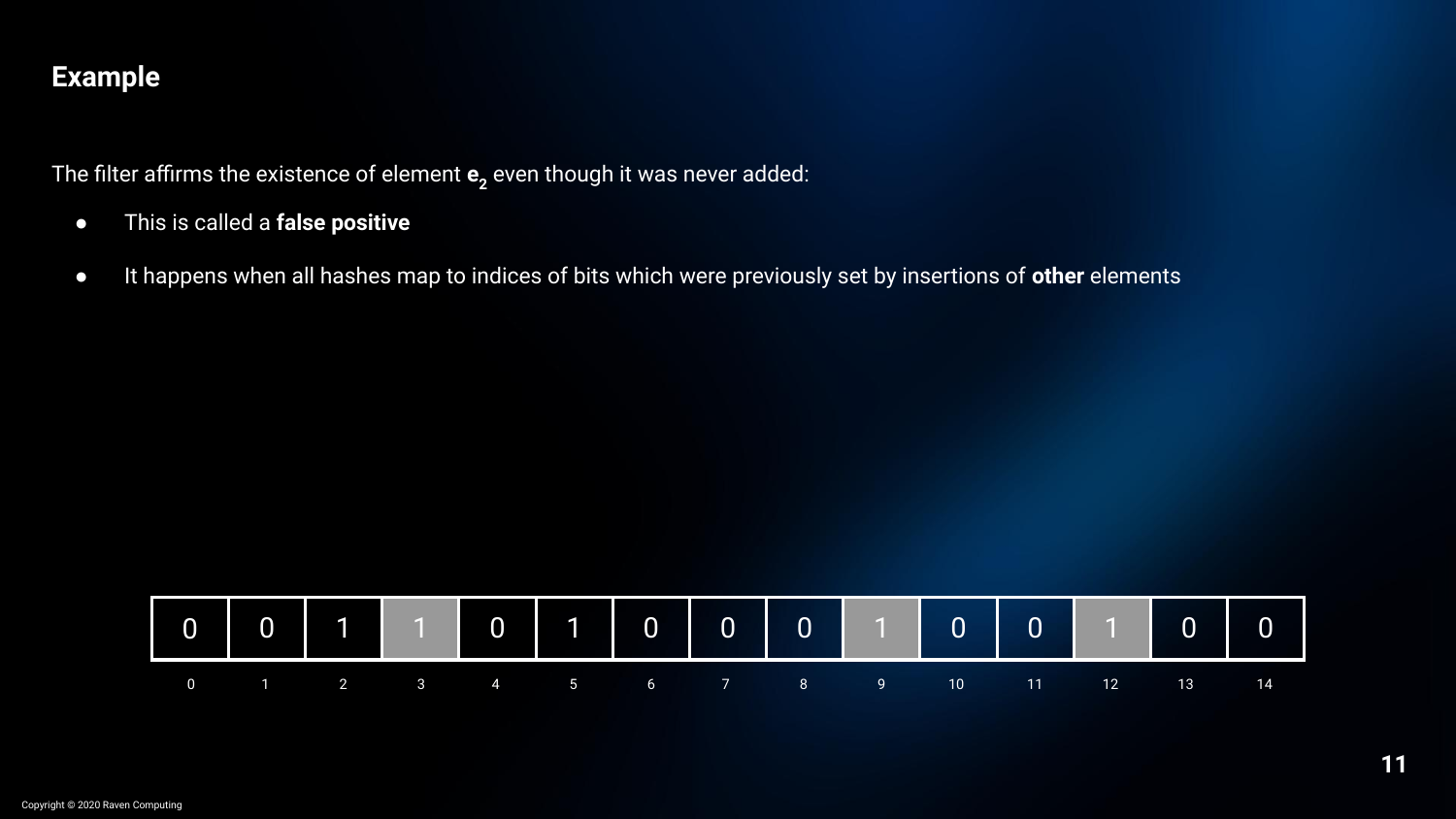#### **How does it work?**

The **maximum allowed false positive rate** can be specified when the filter is constructed

#### **Problems**

- The capacity is fixed and must be specified at the time the filter is constructed
- Once a filter is created it cannot grow dynamically
- Inserting more elements than the initial capacity allows will result in an increasing false positive rate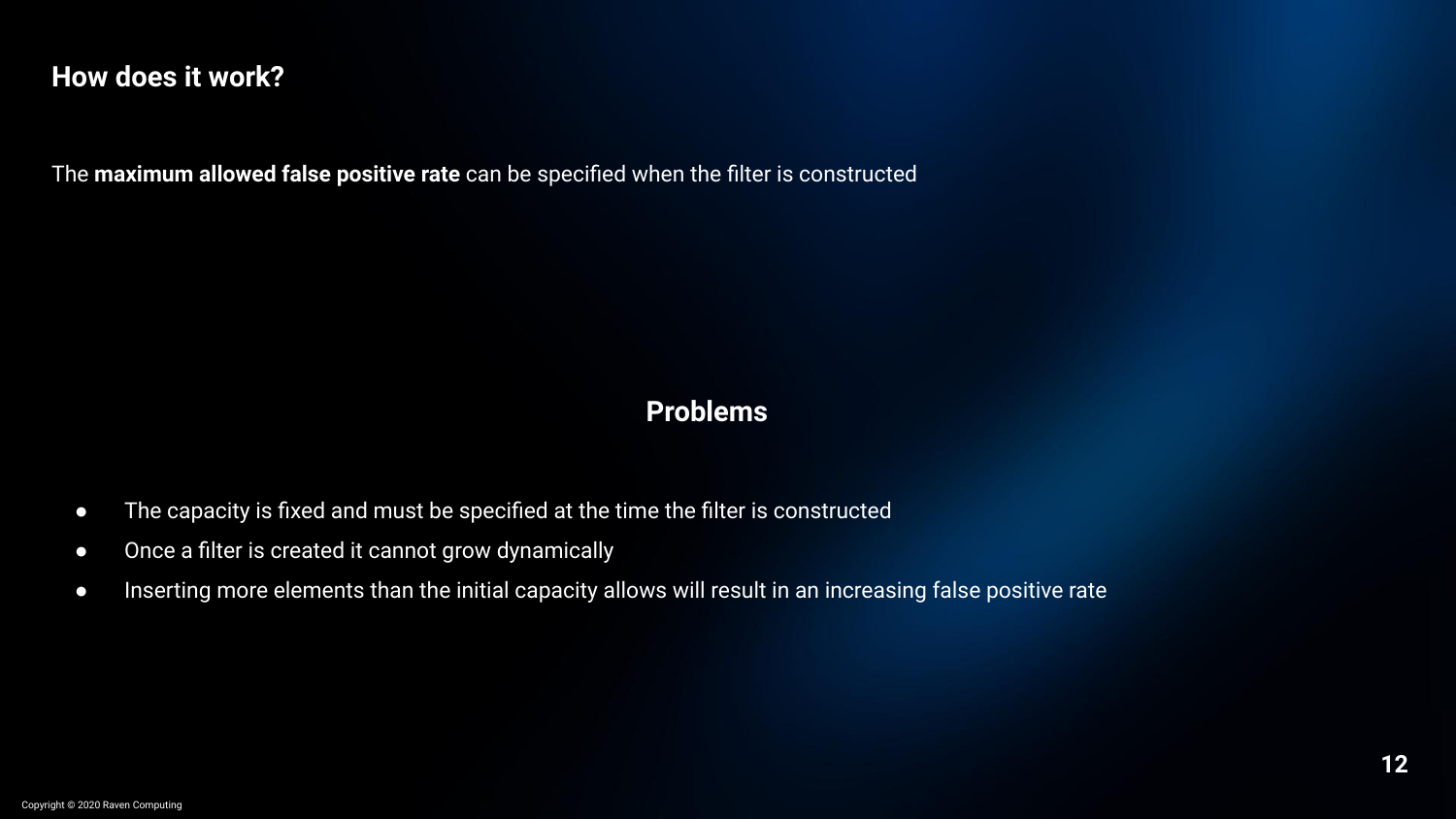Based on a paper published by Almeida et al. in 2007 [2]

Scales dynamically during runtime as more elements are added

Is useful when the number of elements cannot be determined at the time the filter is constructed

Adheres to the specified maximum allowed error rate, even when scaling

#### **Advantages**

Less overall memory usage

The Bloom filter must not be initialized with the maximum expected number of elements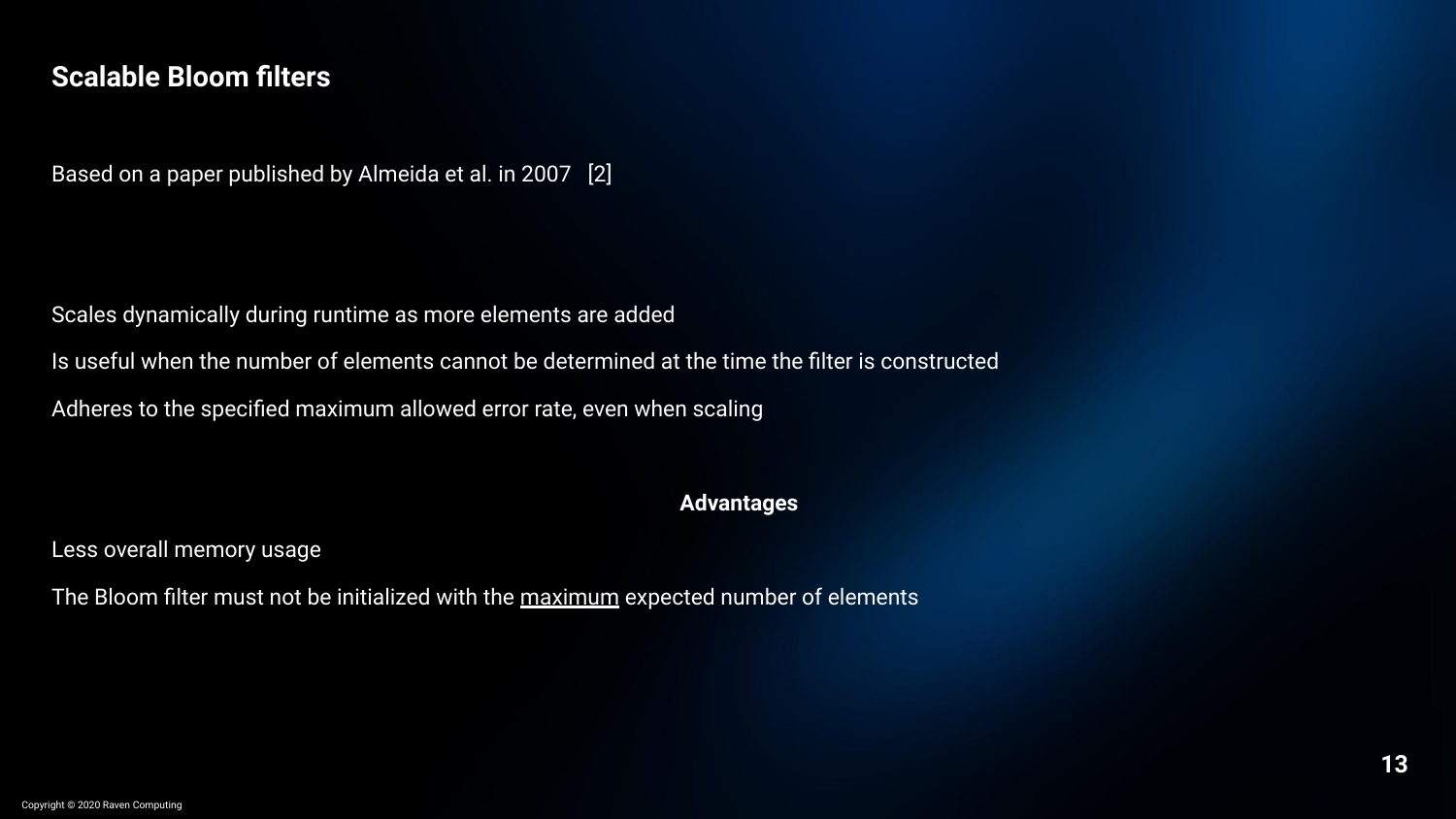| Divide a filter into <b>K</b> separate slices         |                                   | $M = 15$      |
|-------------------------------------------------------|-----------------------------------|---------------|
| Elements always set <b>K</b> bits when inserting them | No hash collisions between slices | $K = 3$       |
|                                                       |                                   | $m = M/K = 5$ |

When inserting an element **e**, the bits to set are computed for all integers 0 ≤ i ≤ K

as:

**bi = (Hi (e) mod m) + (i m)**

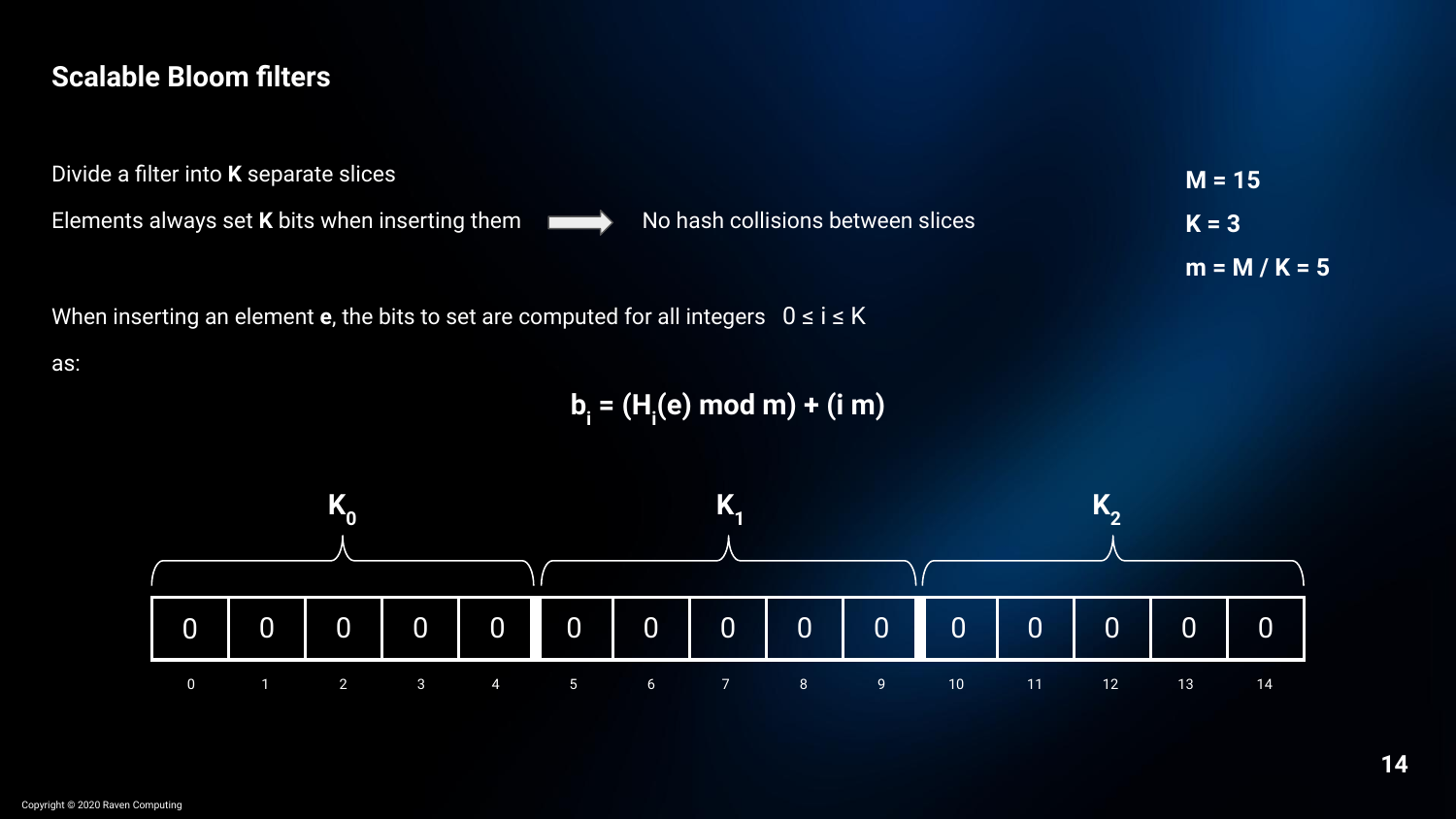| As more elements are added to the filter, more bits get set                              | $M = 15$      |
|------------------------------------------------------------------------------------------|---------------|
| The <b>fill ratio p</b> is the amount of set bits in relation to the overall vector size | $K = 3$       |
| When <b>p</b> reaches 50%, a new vector is added with an increased capacity              | $m = M/K = 5$ |

Fill ratio **p** = 8/15 ≈ 53%

The next insertion will cause the filter to grow

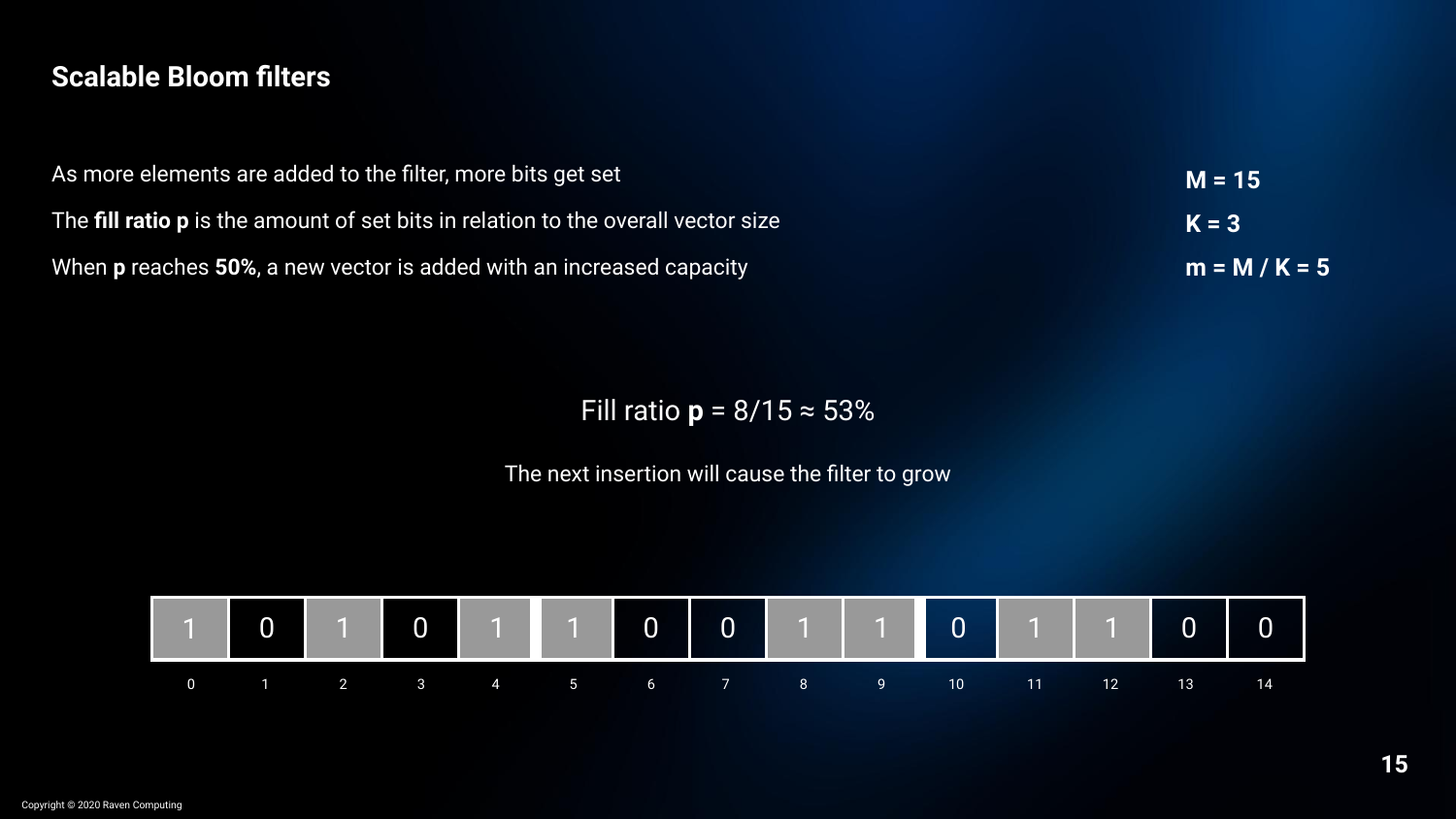When a vector stops being used it becomes read-only and a new one is added

Membership queries are performed by checking all vectors

 $p = 8/15 \approx 53\%$ 

1 0 1 0 1 1 0 0 1 1 0 1 1 0 0  $K = 3$ 

 $p = 21/40 \approx 52\%$ 

11100011000001110110011001010101010010111  $K = 4$ 

 $p = 26/80 \approx 32\%$ 

#### 0 0 0 0 1 1 0 0 0 1 0 1 1 0 0 0 0 0 1 0 1 0 1 0 0 0 1 0 1 0 0 0 1 0 0 1 0 1 0 1 0 0 0 1 0 0 0 0 0 0 0 0 0 0 0 1 0 0 10 0 10 0 10 0 1 0 0 1 0 0 1 0 0 1 0 0 1 0 0 1 0 0 1 0 0 1 0 0 1 0 0 1

Keep growing when the currently used stage hits 50%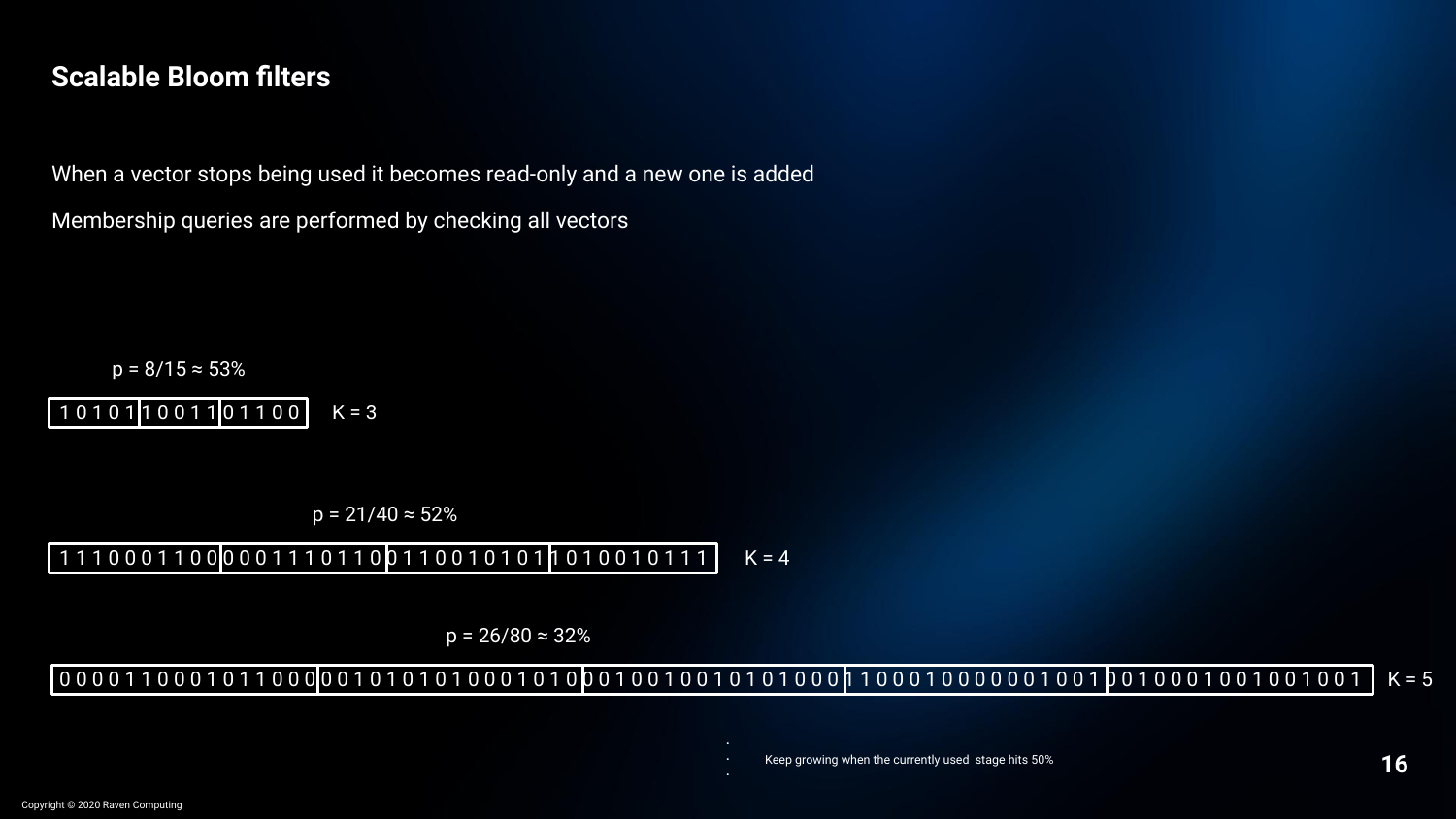### **Our implementation**

- We use our own bit vector implementation. It internally caches the number of set bits
- We use the *Murmur3* (128 bit) algorithm for hashing (may change in the future)
- Adjusted the *Murmur3* Java-implementation from Google's Guava library to perform hashing without allocating heap memory
- No use of *ByteBuffer* objects since endianness does not matter (no cross-language support)
- Only use 64 bits from the 128 bit hash value
- Only compute one real hash value and modify it for every slice as discussed in [3]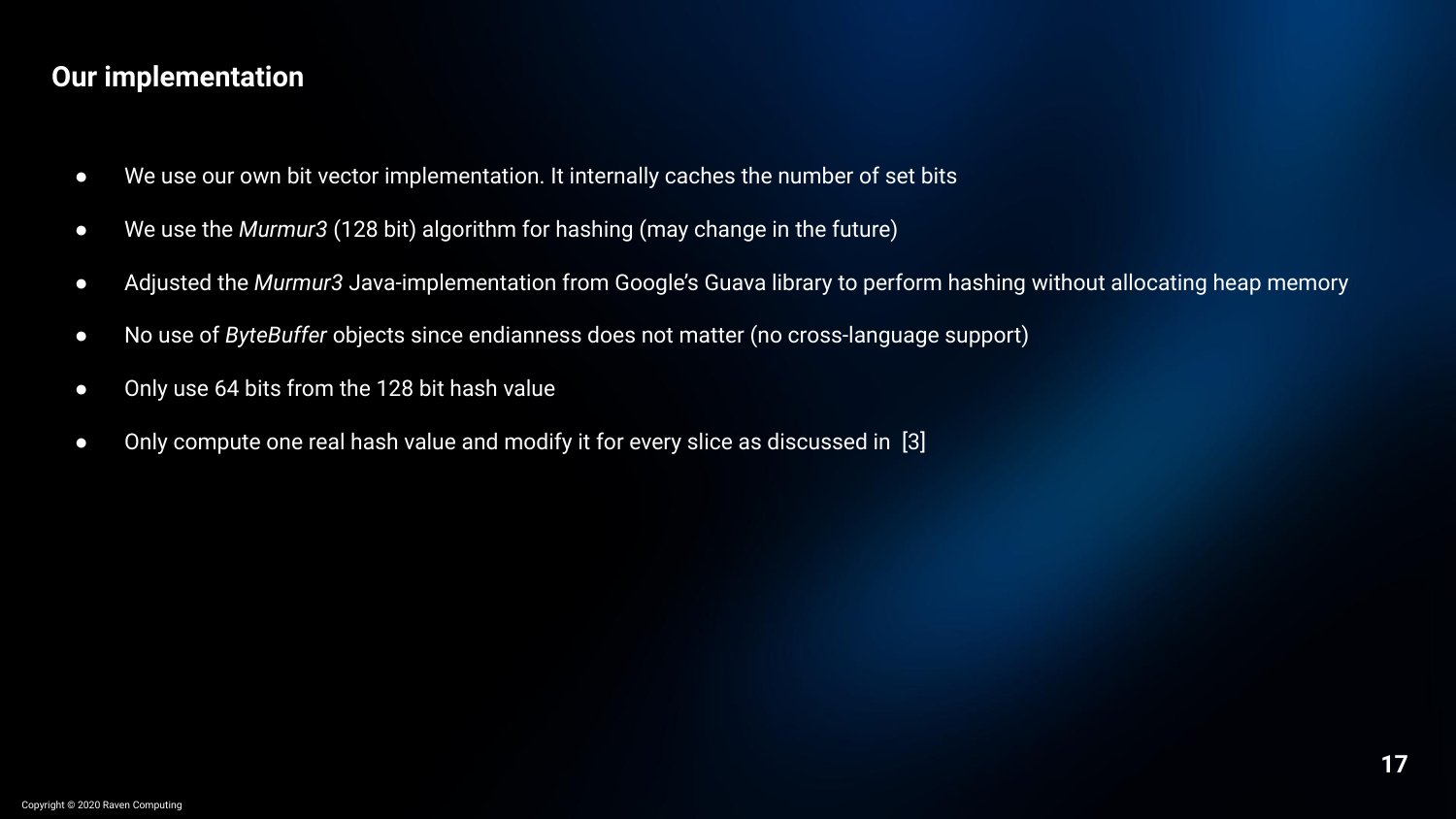For benchmarking we searched for static Bloom filter implementations on GitHub (in Java)

We ended up including one Cuckoo filter as well to have a more complete view over all publicly available solutions

All conducted test runs executed on an *Intel i7-9700K* CPU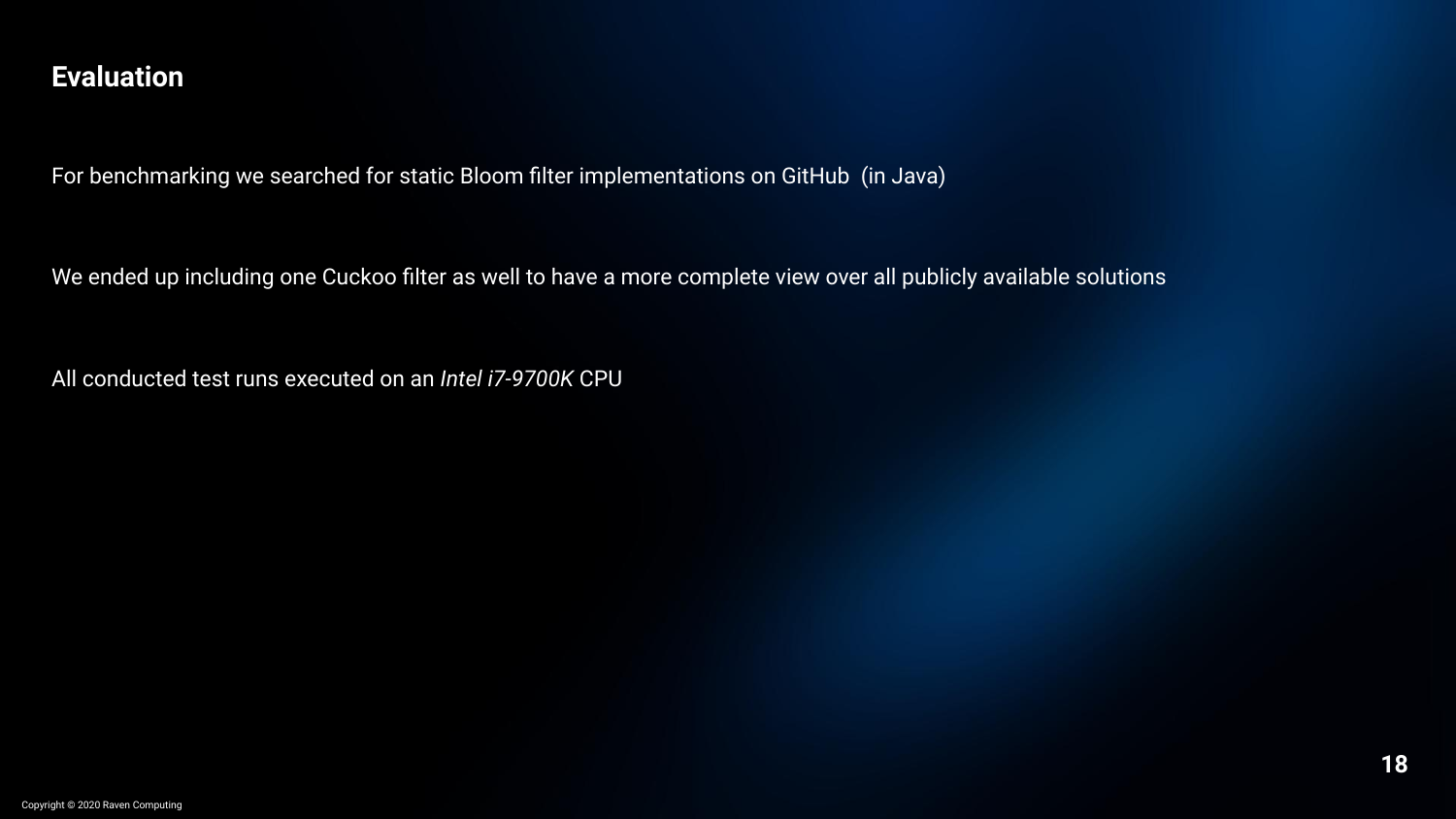The following external test subjects were finally included into the benchmarks:

| $\bullet$ | Bagend     | <b>College</b> | Various implementations of static Bloom filters provided by Bagend                         | $[4]$ |
|-----------|------------|----------------|--------------------------------------------------------------------------------------------|-------|
|           | • Google   | ÆŦ             | Their implementation of a static Bloom filter as provided by the open source Guava library | [5]   |
| $\bullet$ | Gunlogson  |                | An implementation of a Cuckoo filter by Mark Gunlogson                                     | [6]   |
|           | • Sangupta | ÷              | An implementation of a static Bloom filter by Sandeep Gupta                                | $[7]$ |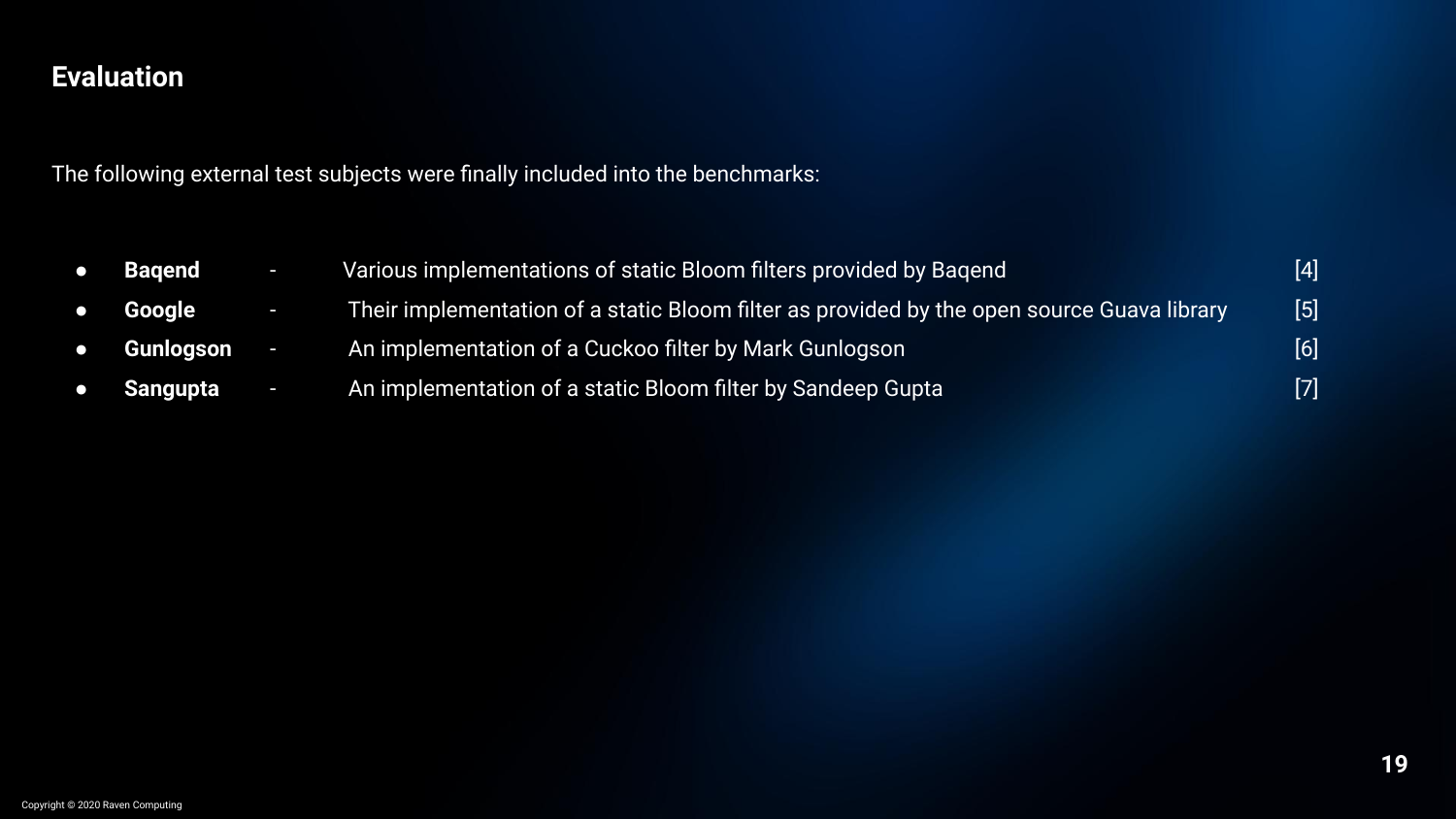Comparing filters when given the effective set capacity initially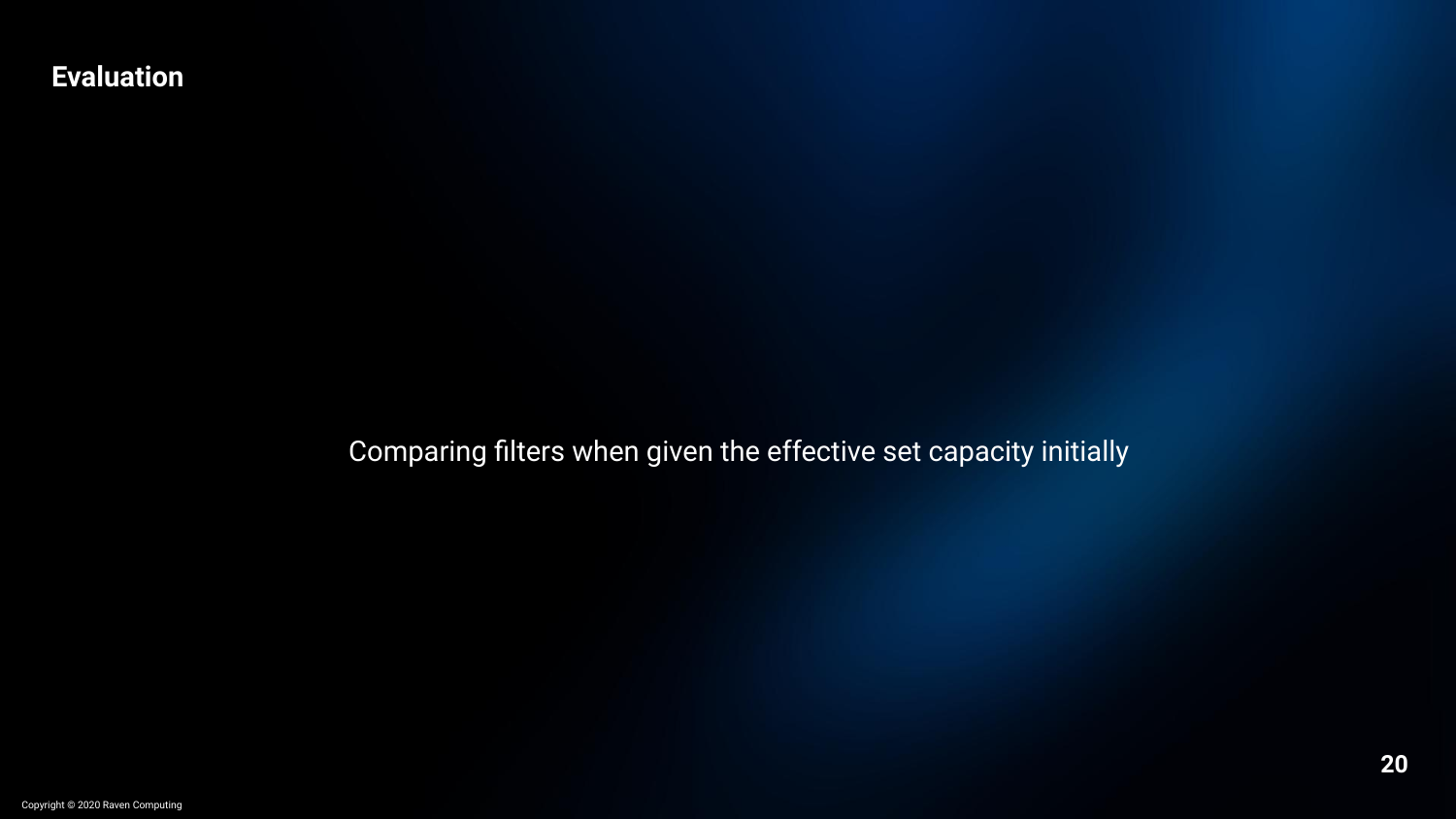

Fig. 1: Average runtime of element insertions for various set sizes and a maximum allowed error probability of 1%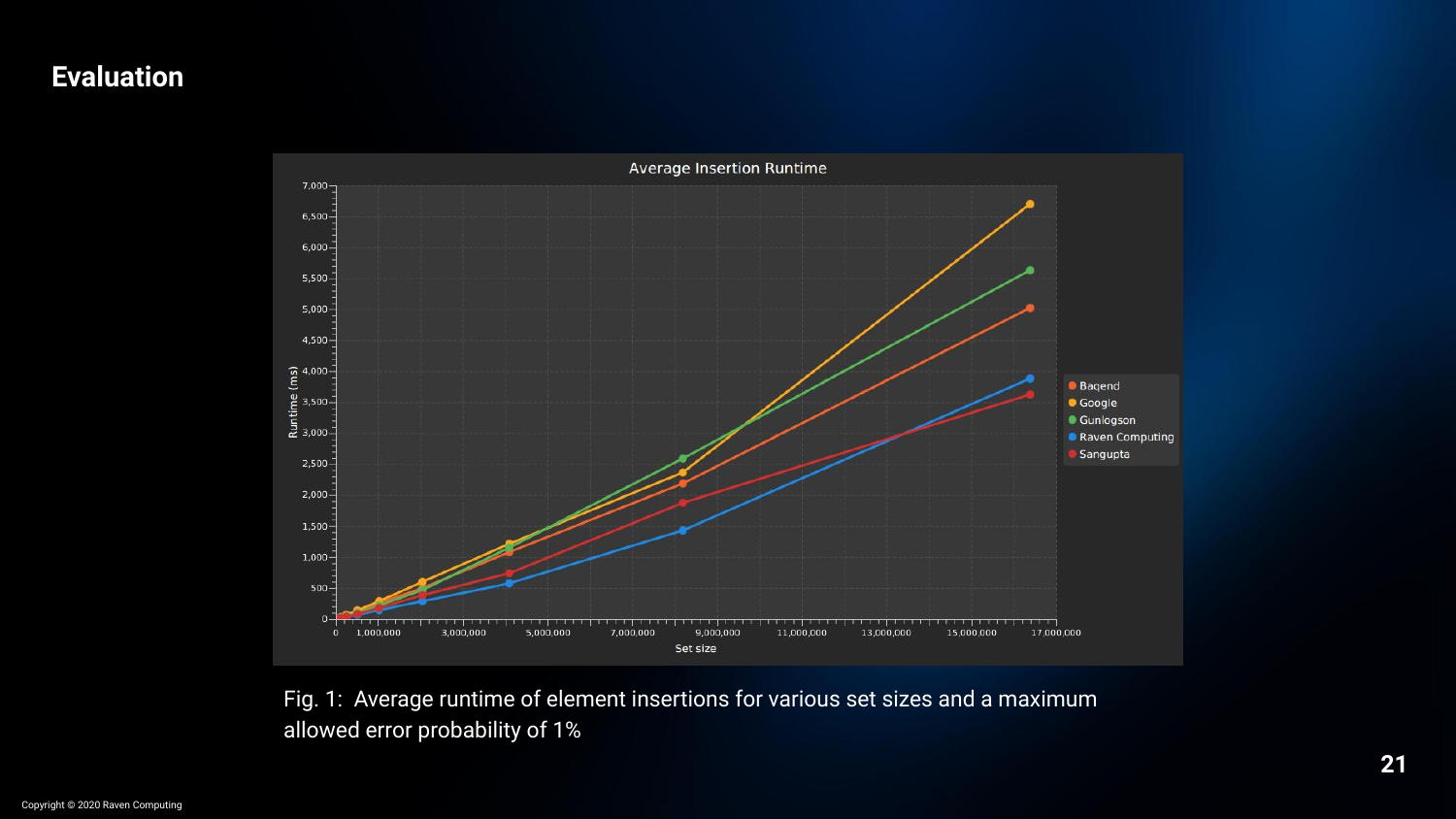

Fig. 2: Average runtime of membership queries for various set sizes and a maximum allowed error probability of 0.1%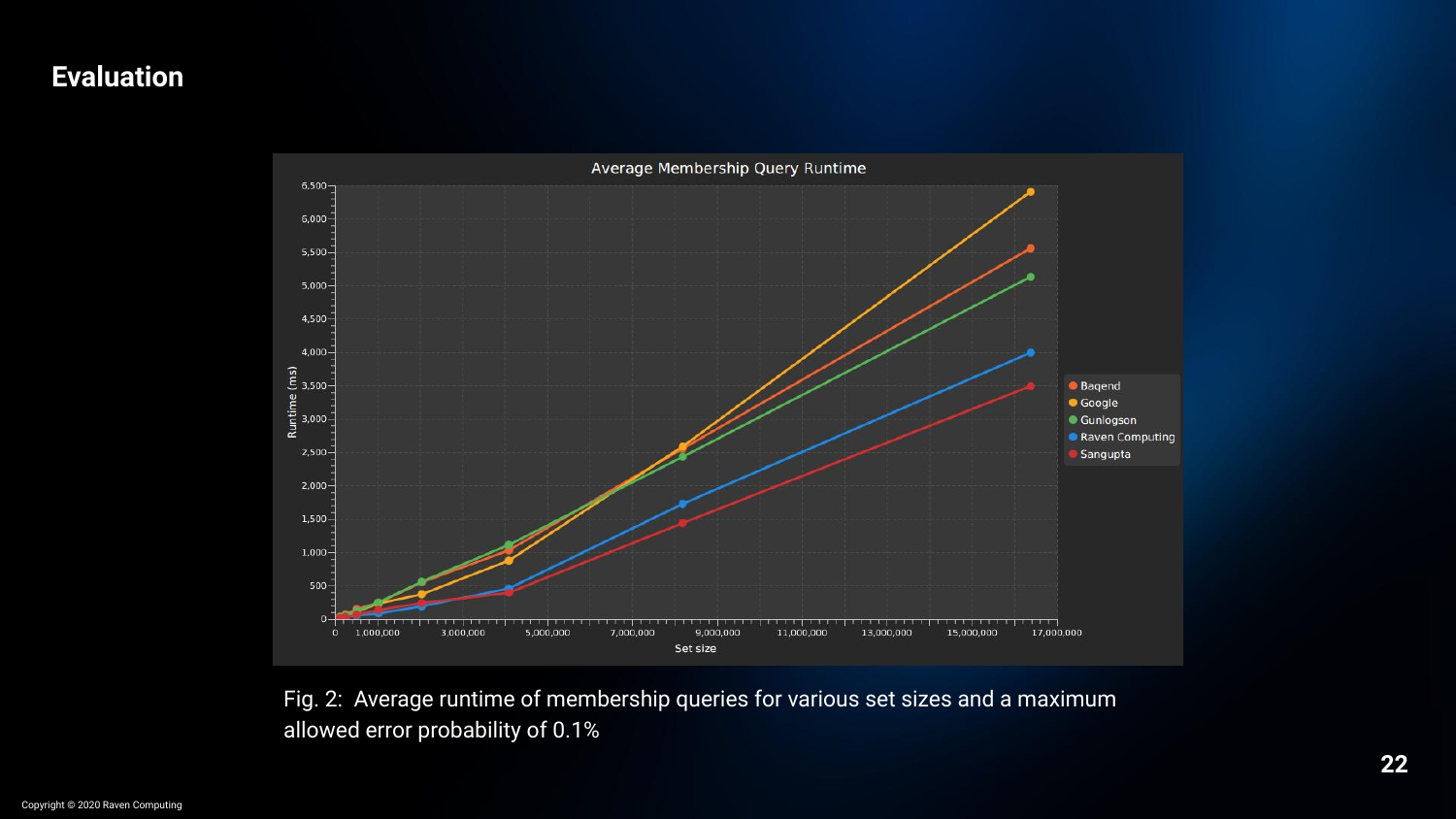

Fig. 3: False positive rate for 200,000 randomly generated negative elements and a maximum allowed error probability of 1%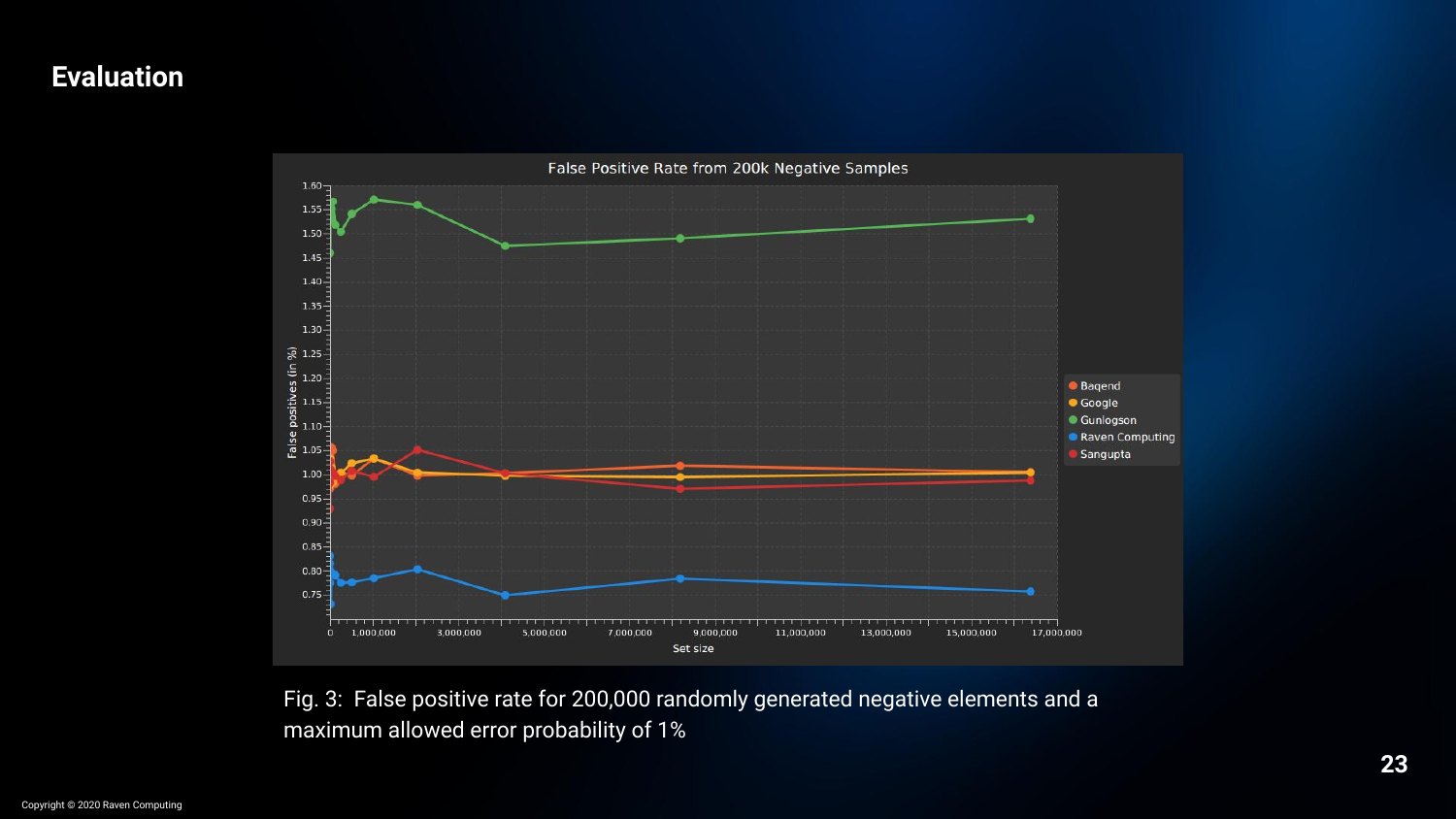Comparing filters when given the effective set capacity initially

- **•** Competitive runtime behaviour compared to static filters
- Outperforms static filters in most cases
- Actual error rate is lower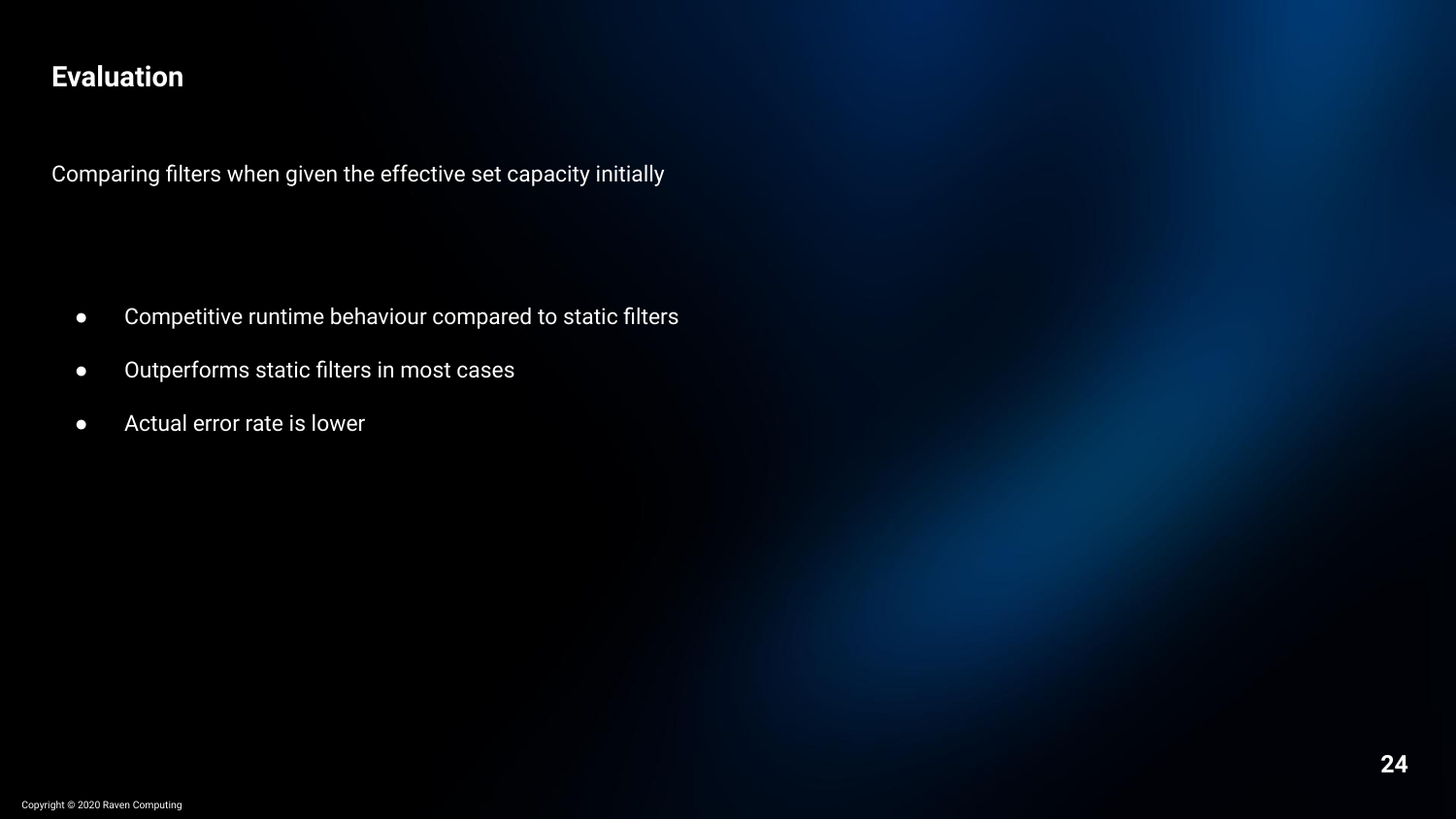Key properties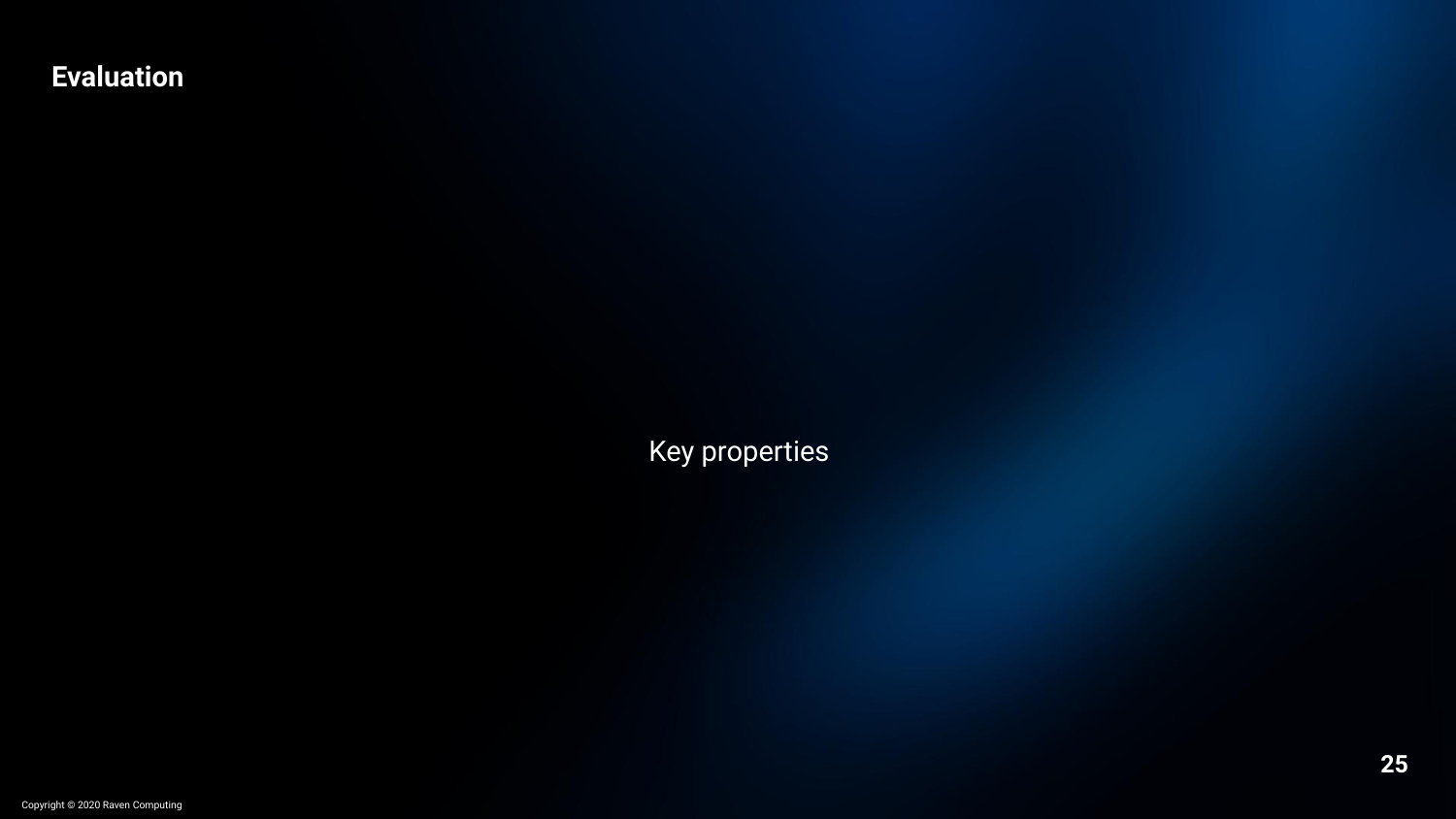

Fig. 4: Average runtime for different maximum allowed false positive rates, element types and filter methods for a set with 16,384,000 elements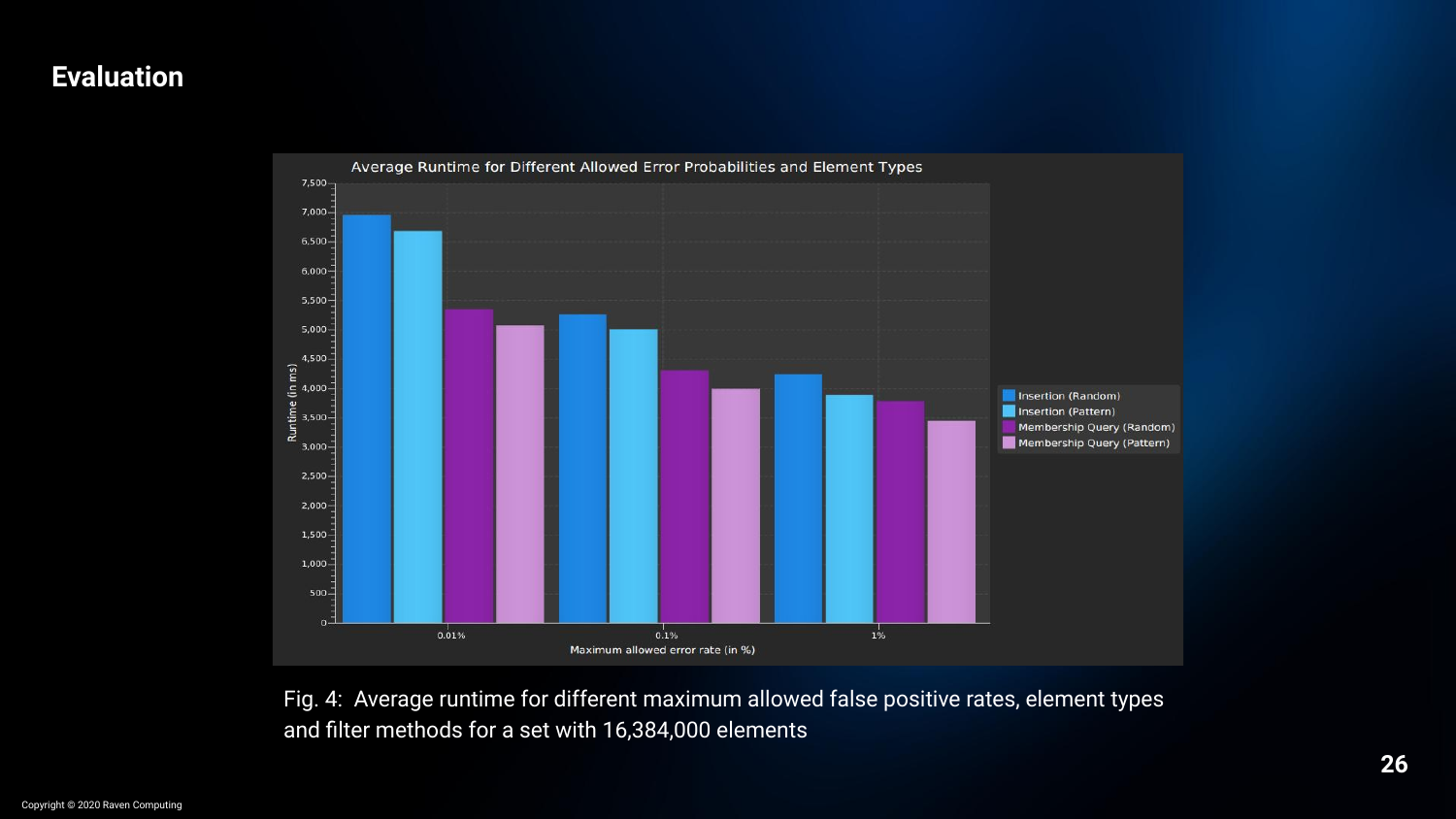

Fig. 5: Normalized false positive rate for different element types and maximum allowed error rates as a function of set size. The 100% mark corresponds to the maximum allowed error **27**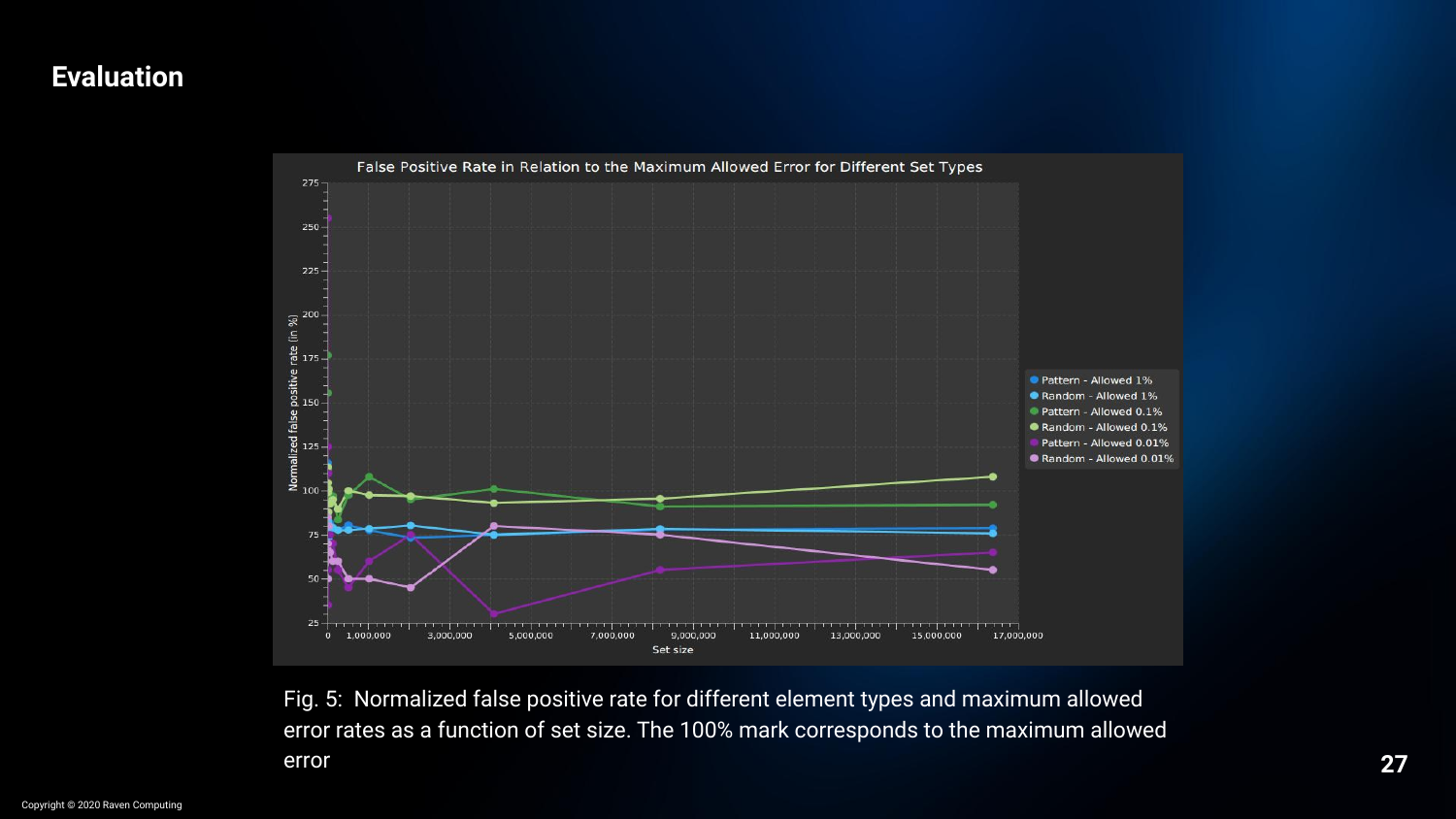#### Key properties

- Membership queries are faster than element insertions
- Demanding a lower maximum error rate makes filter operations slower
- Insignificant differences between random and pattern structured data
- Good adherence to specified maximum error rate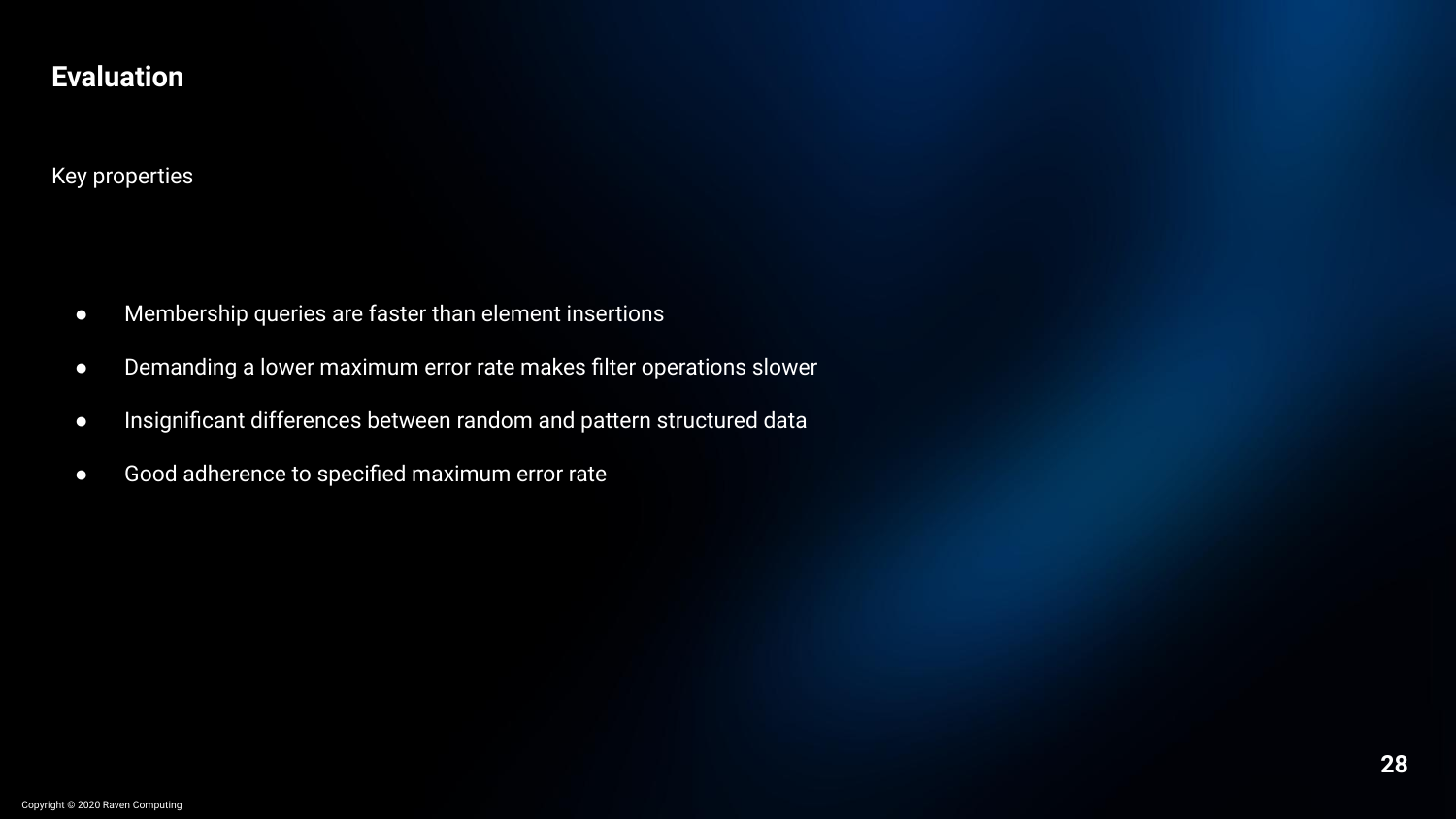Comparing filters when our implementation is aggressively scaling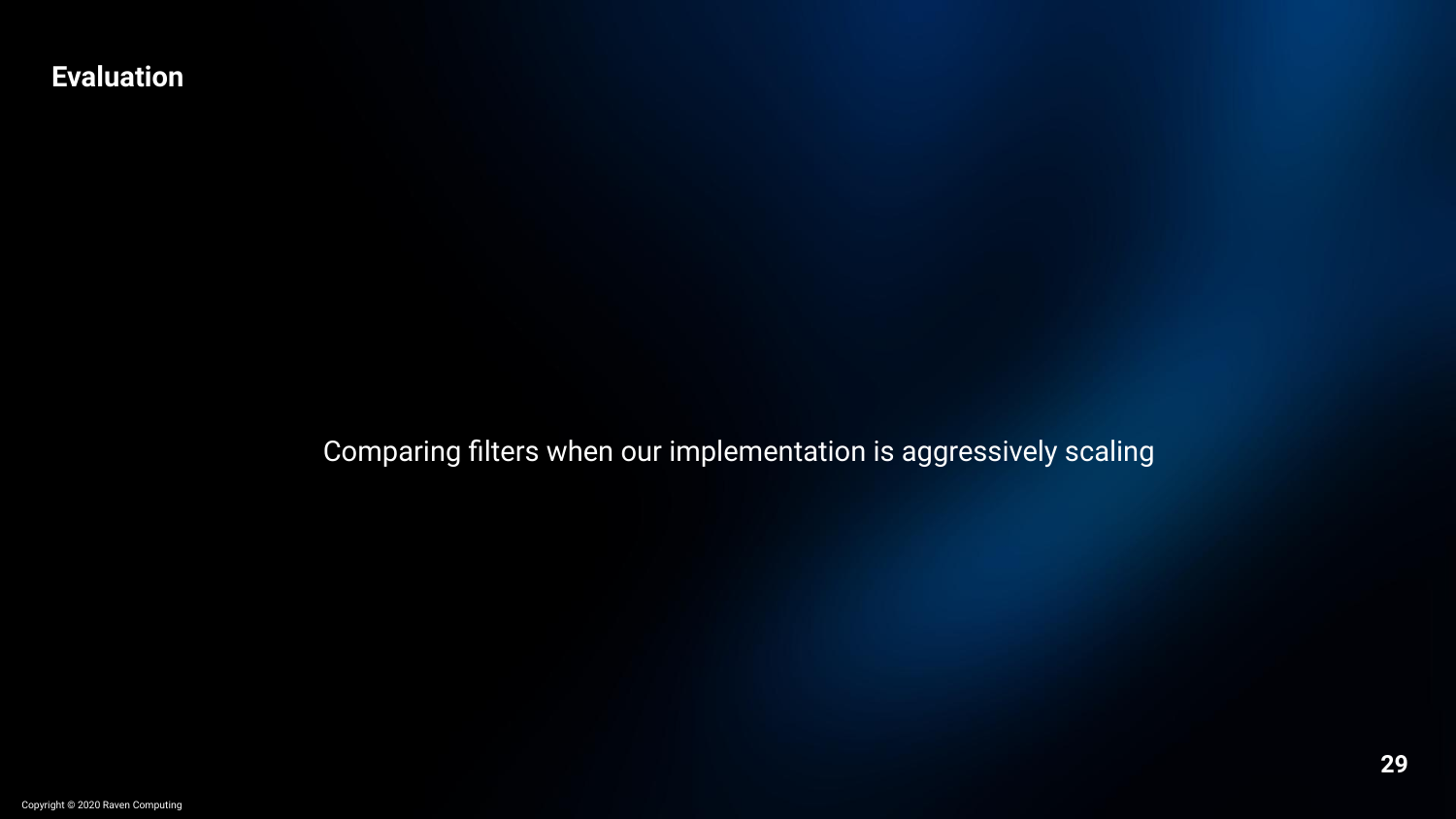

Fig. 6: Average runtime of element insertions for various set sizes and a maximum allowed error probability of 0.01%. Our scaling filter is constructed with an initial capacity of 1,000 elements **30**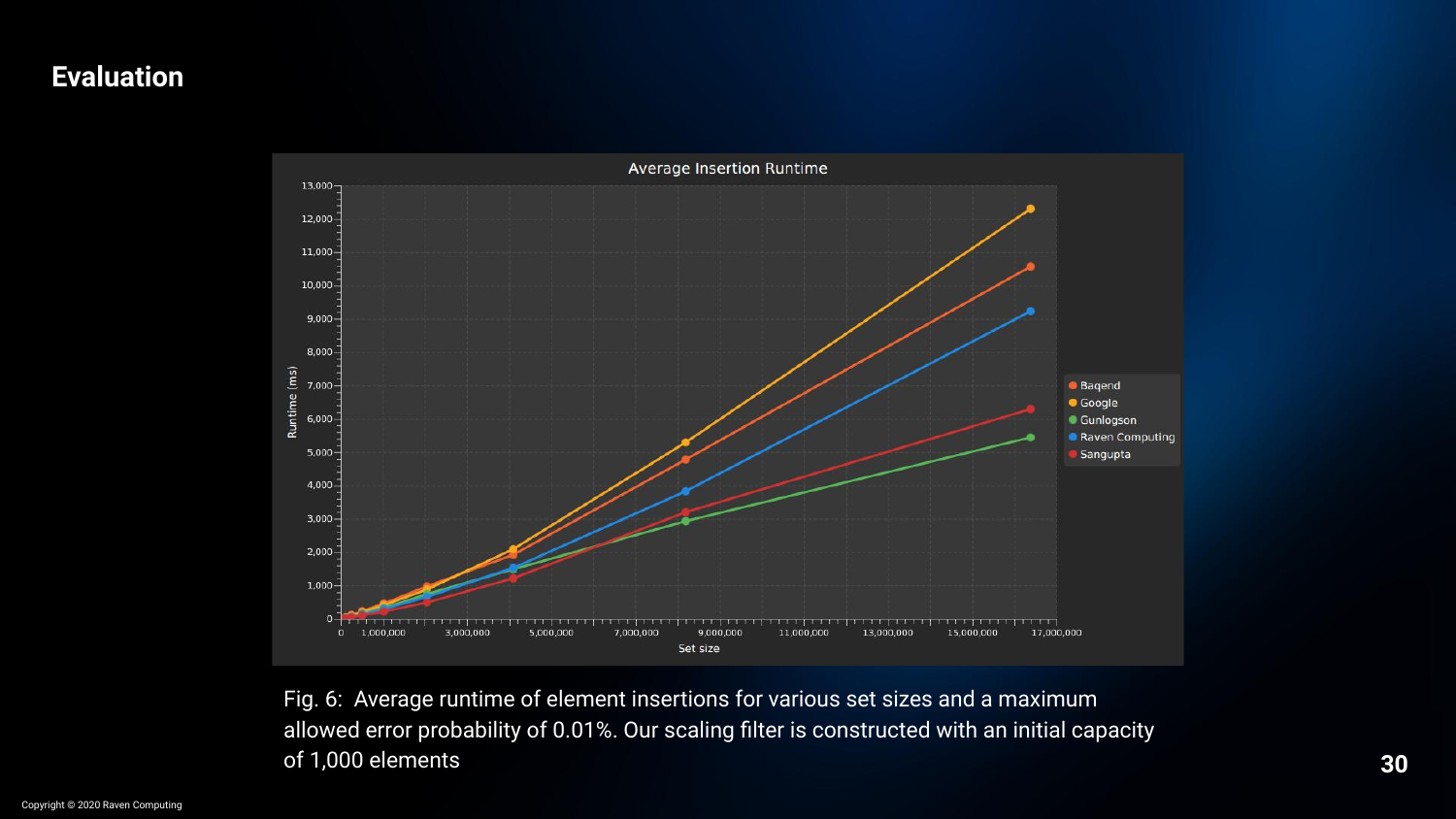

Fig. 7: False positive rate for 200,000 negative samples and a maximum allowed error probability of 0.01%. Our scaling filter is constructed with an initial capacity of 512,000 elements **31**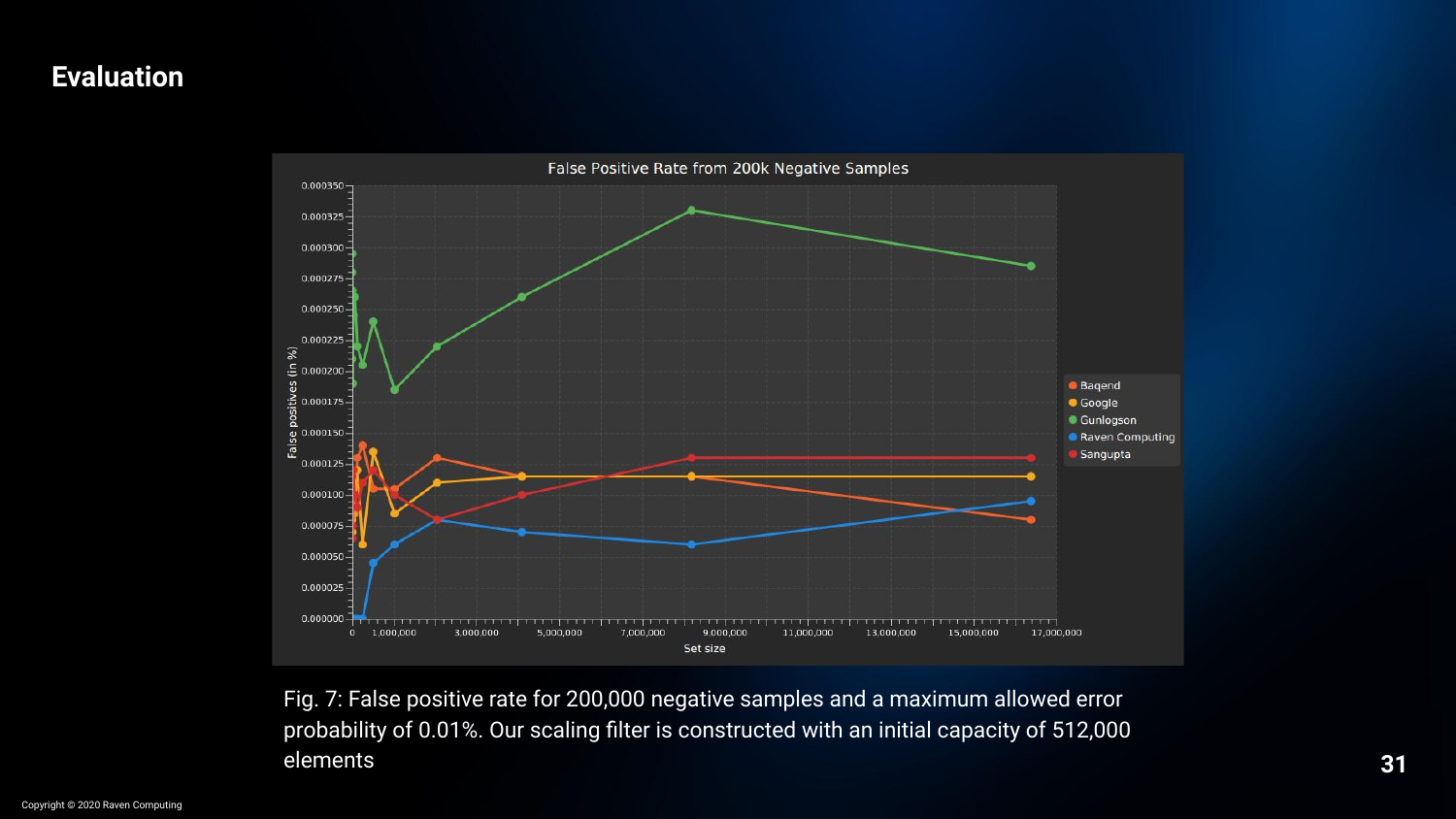Comparing filters when our implementation is aggressively scaling

- Runtime starts to deteriorate slightly after approx. 8 million inserted elements
- Runtime never gets really out of proportion
- But: at a certain point of scaling it starts to introduce a performance penalty
- The actual error rate has more outliers when scaling
- The actual error rate mostly adheres to the specified maximum allowed rate for practically plausible scenarios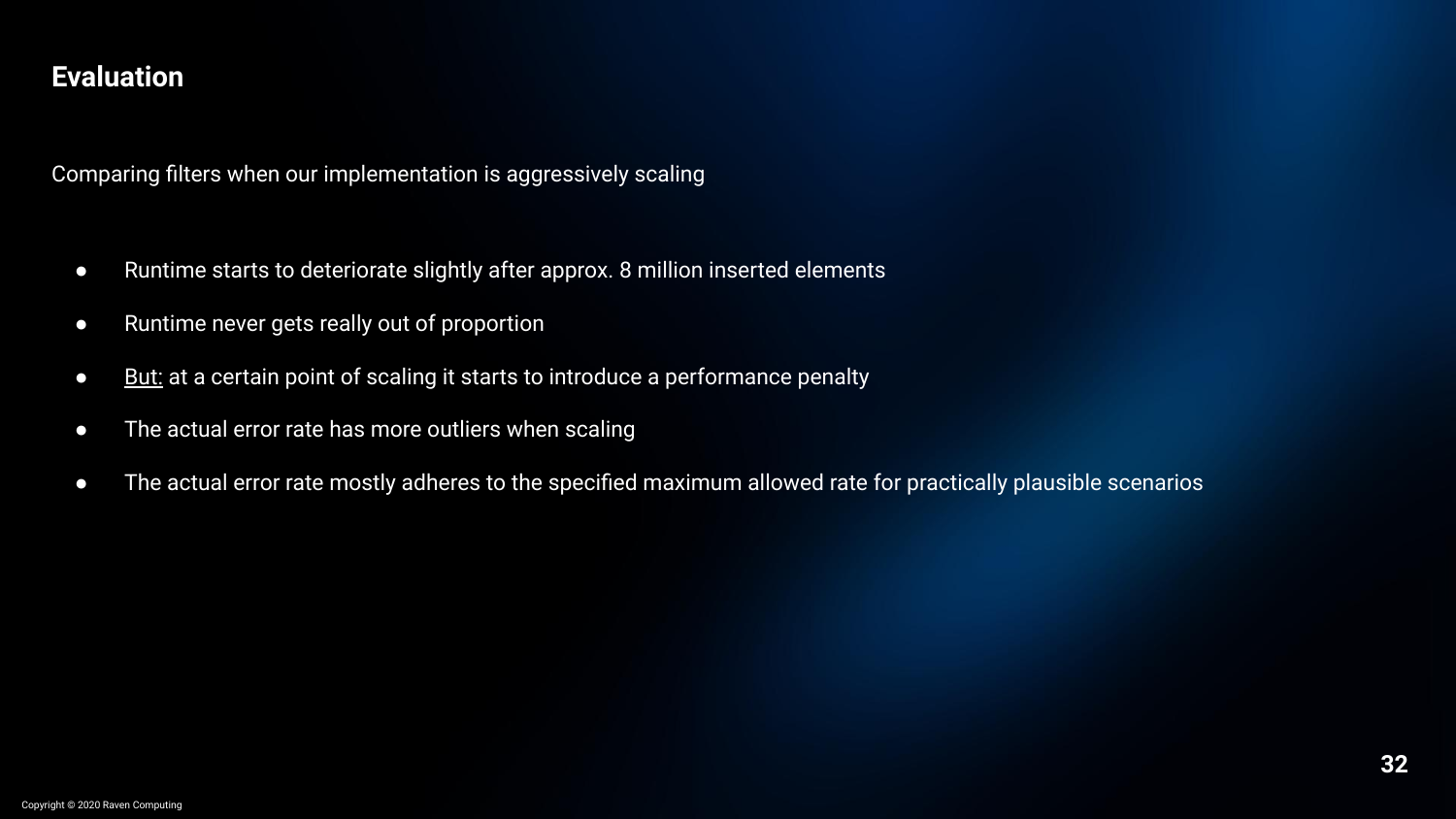#### **Conclusions**

Our implementation provides competitive results compared to other publicly available implementations

Scaling takes a considerable time until it starts to significantly deteriorate filter performance

A scalable Bloom filter is particularly suitable for resource constraint programs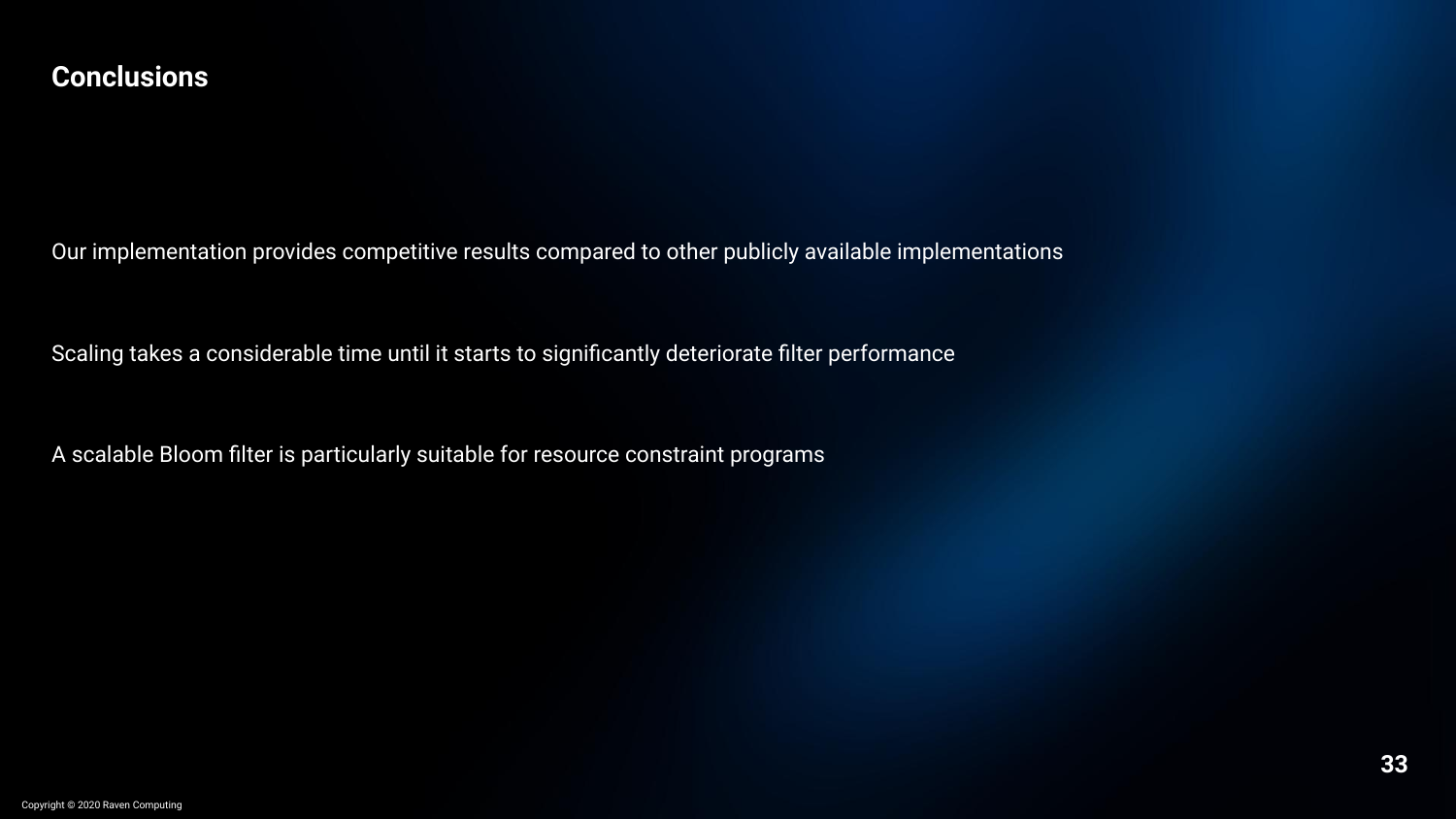### **Where do we go from here?**

You can download the paper

You can download the code

You can download this presentation

The scalable Bloom filter implementation will be incorporated into the **Claymore** library in version **3.0.0**

www.raven-computing.com/research/bitspark

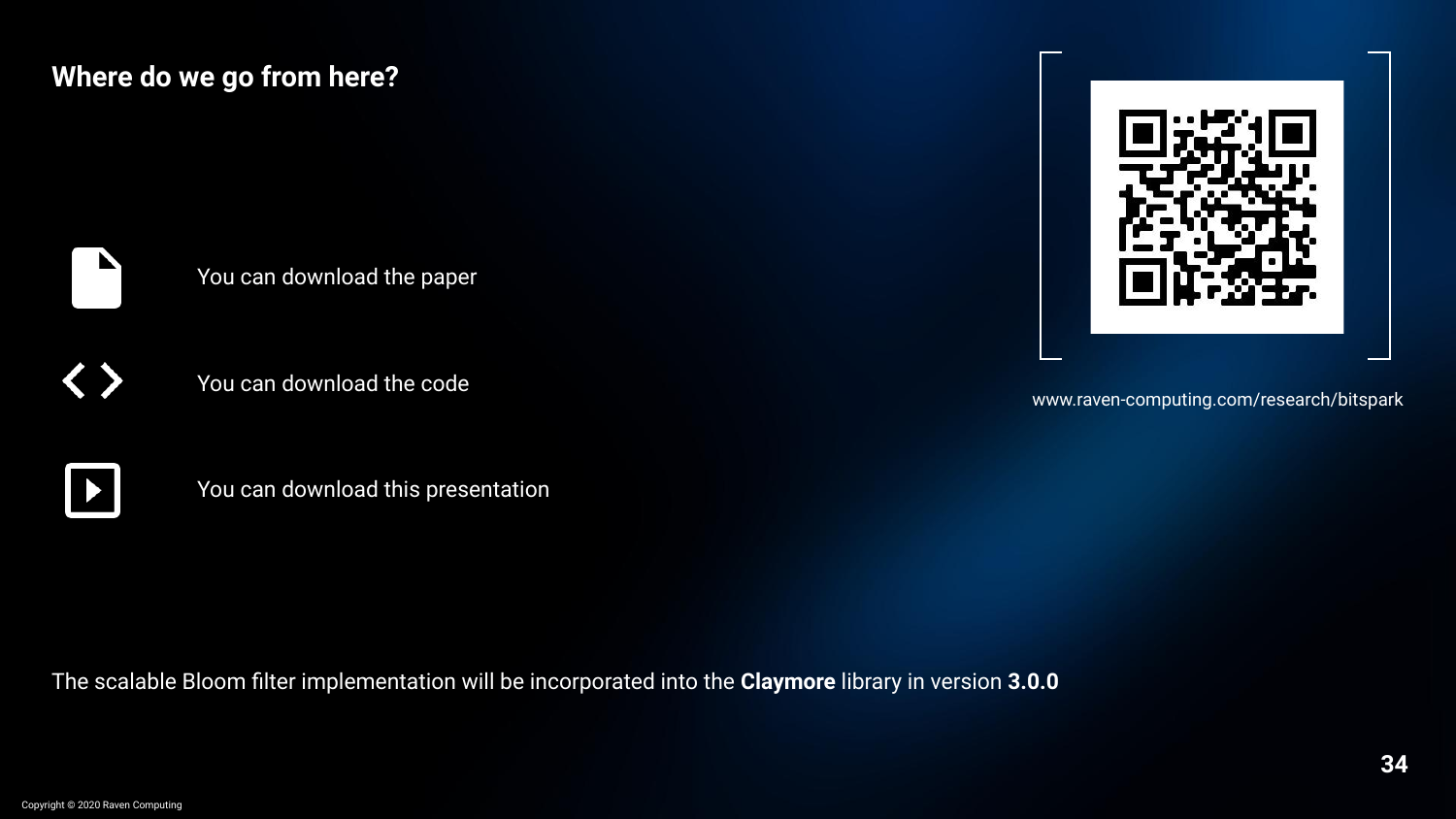#### **References**

**[1]** B.H. Bloom, Space/time trade-offs in hash coding with allowable errors, Communications of. ACM, vol. 13, no. 7, 1970

**[2]** P.S. Almeida, C. Baquero, N. Preguica, and D. Hutchison, Scalable Bloom filters, Information Processing Letters, vol. 101, pp. 255–261, 2007

**[3]** A. Kirsch and M. Mitzenmacher, Less hashing, same performance: building a better bloom filter, European Symposium on Algorithms, pp. 456–467, 2006

**[4]** Baqend (org.), Library of different Bloom filters in Java (...), GitHub, 2015, Access via https://github.com/Baqend/Orestes-Bloomfilter

**[5]** Google (org.), Google core libraries for Java , GitHub, 2010, Access via https://github.com/google/guava

**[6]** M.Gunlogson, High performance Java implementation of a Cuckoo filter, GitHub, 2016, Access via https://github.com/MGunlogson/CuckooFilter4J

**[7]** S. Gupta, Bloom filters for Java, GitHub, 2014, Access via https://github.com/sangupta/bloomfilter